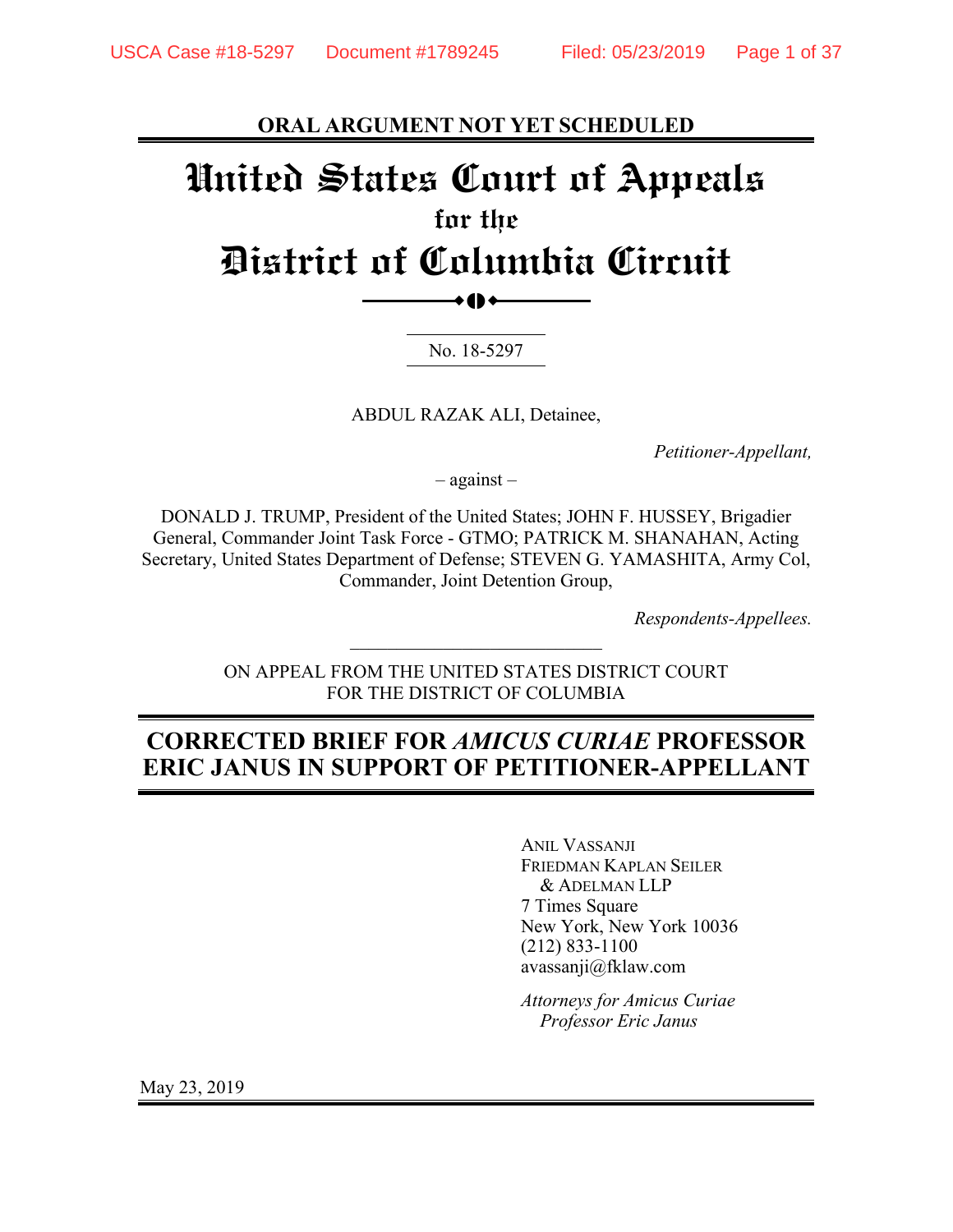## **CERTIFICATE AS TO PARTIES, RULINGS, AND RELATED CASES**

*Amicus curiae*, by and through its undersigned counsel, and pursuant to D.C. Circuit Rule 28(a)(1), hereby states as follows:

### **A. Parties and** *Amici*

Appellant is Abdul Razak Ali.

Appellees are Donald J. Trump; Patrick M. Shanahan; Timothy C.

Kuehhas; and Steven Yamashita.

To *amicus*'s knowledge, all other *amici* are listed in the Brief for

Petitioner-Appellant in this case (Doc. No. 1788035), other than *amici* filing briefs this same day.

### **B. Rulings Under Review**

To *amicus*'s knowledge, references to the ruling and decision at issue appear in the Brief for Petitioner-Appellant in this case (Doc. No. 1788035).

### **C. Related Cases**

To *amicus*'s knowledge, references to any related cases appear in the Brief for Petitioner-Appellant in this case (Doc. No. 1788035).

> *s/Anil K. Vassanji* Anil K. Vassanji Attorney for *amicus curiae*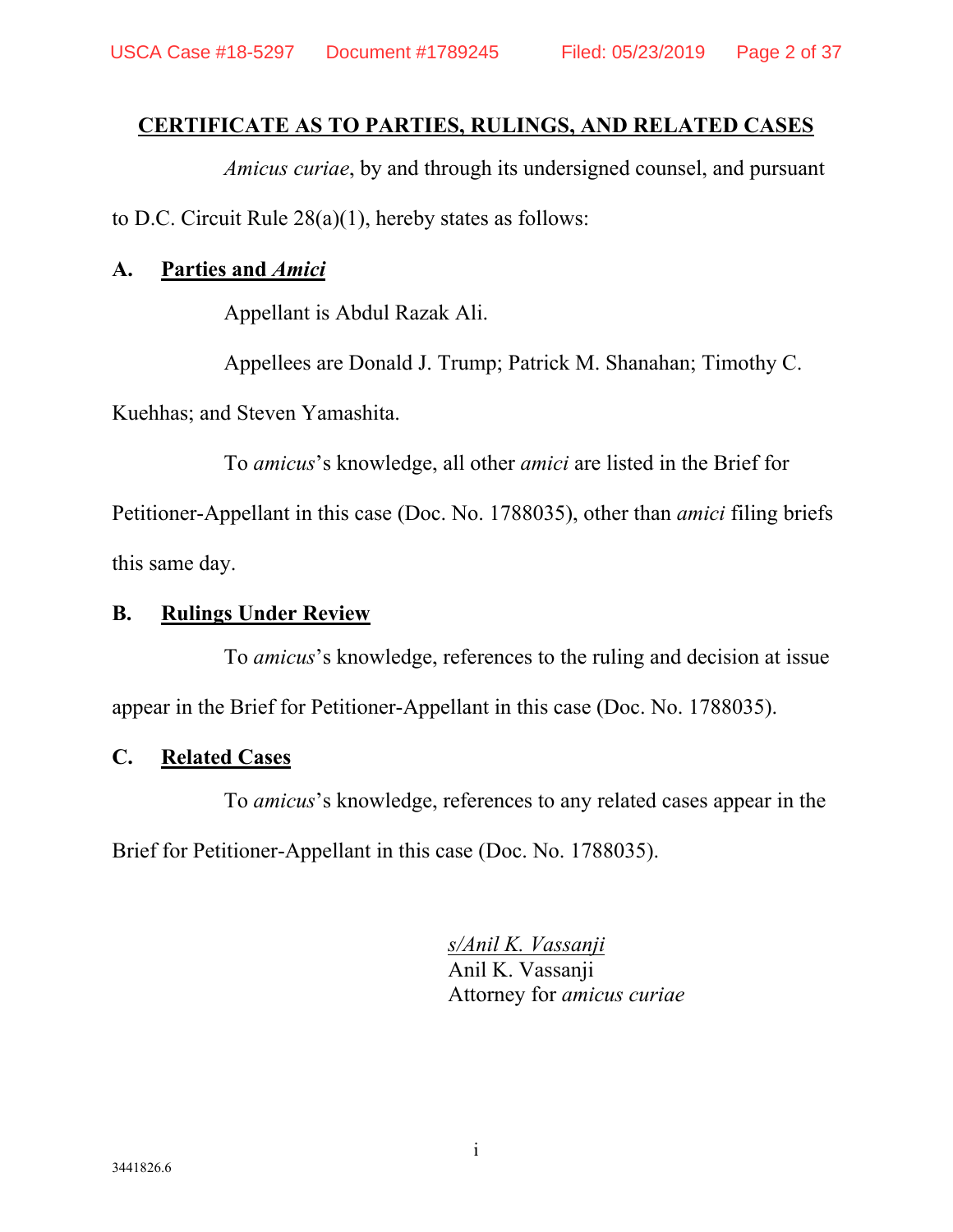## **TABLE OF CONTENTS**

## **Page**

|                 | CERTIFICATE AS TO PARTIES, RULINGS, AND RELATED CASES  i                                                                   |  |
|-----------------|----------------------------------------------------------------------------------------------------------------------------|--|
| $\mathsf{A}$ .  |                                                                                                                            |  |
| <b>B</b> .      |                                                                                                                            |  |
| $\mathcal{C}$ . |                                                                                                                            |  |
|                 |                                                                                                                            |  |
|                 |                                                                                                                            |  |
|                 |                                                                                                                            |  |
|                 |                                                                                                                            |  |
|                 |                                                                                                                            |  |
|                 |                                                                                                                            |  |
|                 |                                                                                                                            |  |
|                 | I. THE DUE PROCESS CLAUSE PROVIDES SUBSTANTIVE<br>SAFEGUARDS AGAINST UNLIMITED DETENTION FOR                               |  |
| A <sub>1</sub>  | The Right to Due Process Is a Right to Be Free from Arbitrary,                                                             |  |
| <b>B</b> .      | Sexually Violent Predators May Only Be Held as Long as They<br>Are Dangerous, and Continue to Suffer from Mental           |  |
| 1.              | The Only Constitutionally Valid Purpose of Detention Under<br>Sexually Violent Predator Laws Is to Prevent Future Harm, or |  |
| 2.              | Once Detainees Under SVP Laws Are No Longer Dangerous,<br>or No Longer Suffer from Mental Abnormality, the State Must      |  |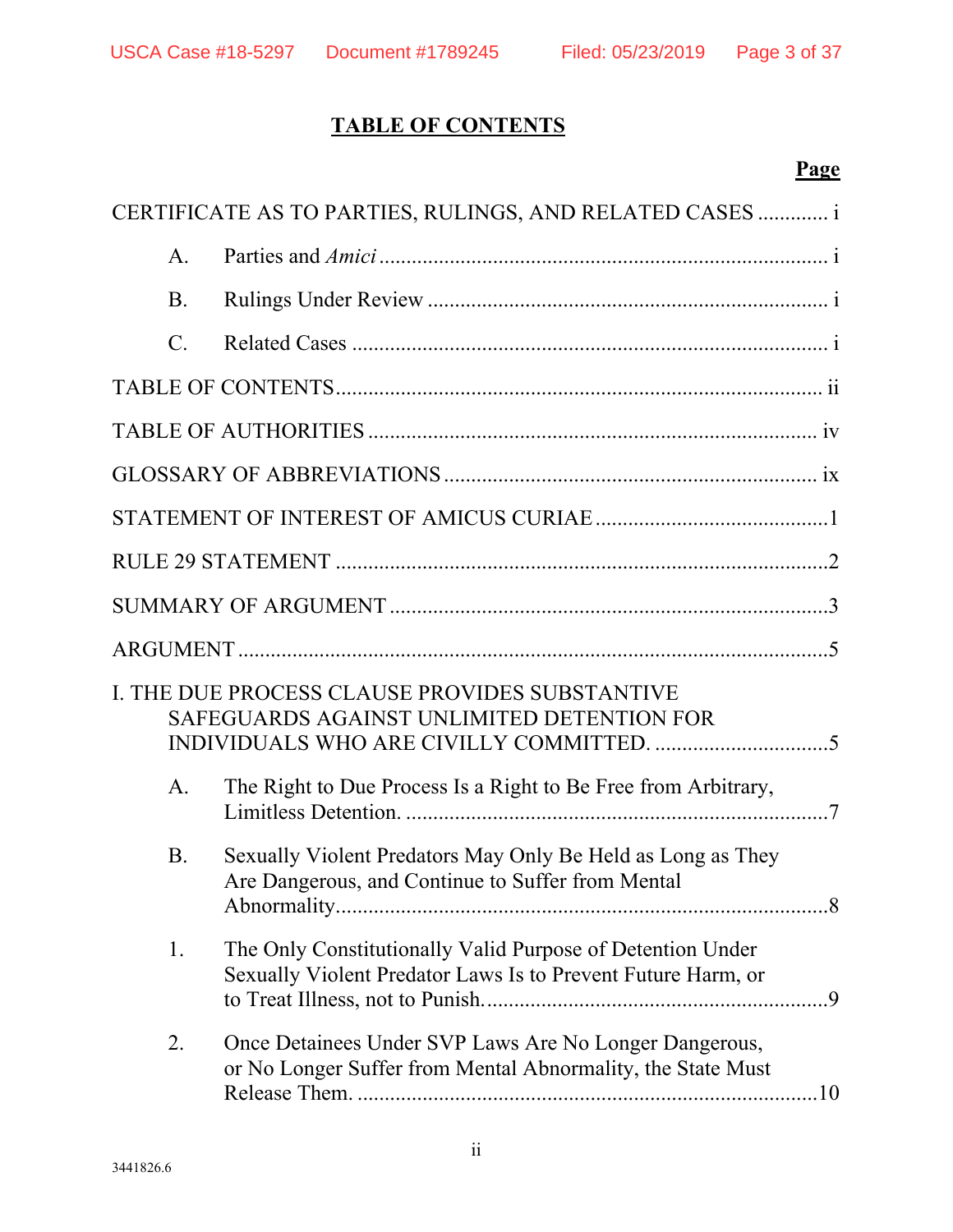| $C_{\cdot}$      | Individuals Deemed Incompetent to Stand Trial May Only Be                                                                                        |     |
|------------------|--------------------------------------------------------------------------------------------------------------------------------------------------|-----|
|                  | II. CIVIL COMMITMENT STATUTES PROVIDE PROCEDURAL<br>MECHANISMS FOR DETAINEES TO CHALLENGE THEIR<br>DETENTION, AND REQUIRE THE STATE TO REGULARLY |     |
| $A_{\cdot}$      | Detainees Are Entitled to Regularly Petition for their Release14                                                                                 |     |
| <b>B.</b>        | At a Minimum, the State Usually Must Justify Continued<br>Detention by Clear and Convincing Evidence, if not Beyond a                            |     |
| $\overline{C}$ . |                                                                                                                                                  |     |
|                  | III. DETAINEES AT GUANTÁNAMO RECEIVE FAR FEWER<br>PROCEDURAL SAFEGUARDS AGAINST INDEFINITE<br>DETENTION THAN PERSONS WHO ARE CIVILLY             | 21  |
|                  |                                                                                                                                                  | .25 |
|                  |                                                                                                                                                  | .26 |
|                  |                                                                                                                                                  | 27  |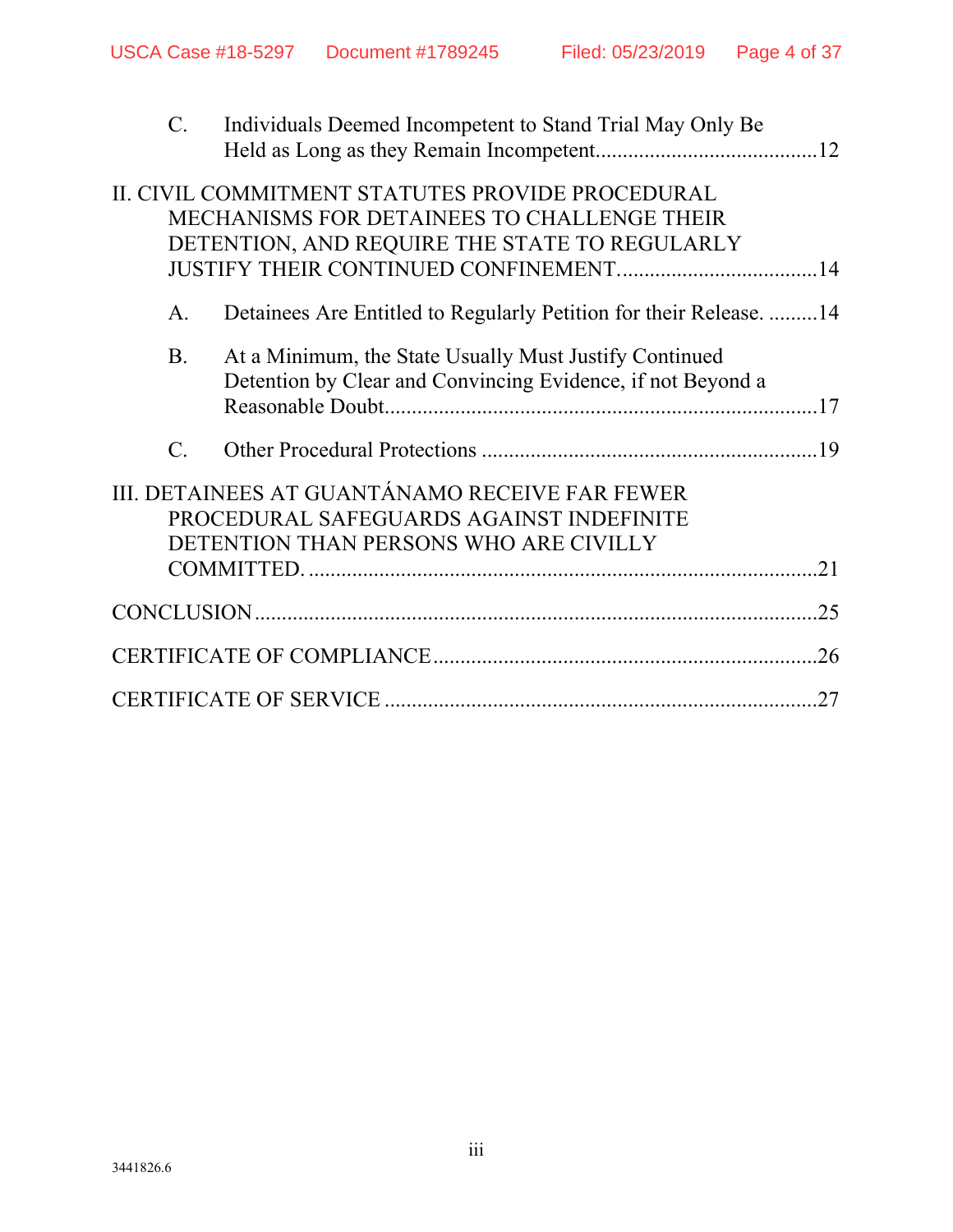## **TABLE OF AUTHORITIES**

## **Page(s)**

## **Cases**

| Addington v. Texas,    |
|------------------------|
| Al-Bihani v. Obama,    |
| Al-Wirghi v. Obama,    |
| Ali v. Obama,          |
| Ali v. Obama,          |
| Awad v. Obama,         |
| In re Blodgett,        |
| Boumediene v. Bush,    |
| Call v. Gomez,         |
| Carey v. Piphus,       |
| Commonwealth v. Walsh, |
| Duncan v. Louisiana,   |
| Foucha v. Louisiana,   |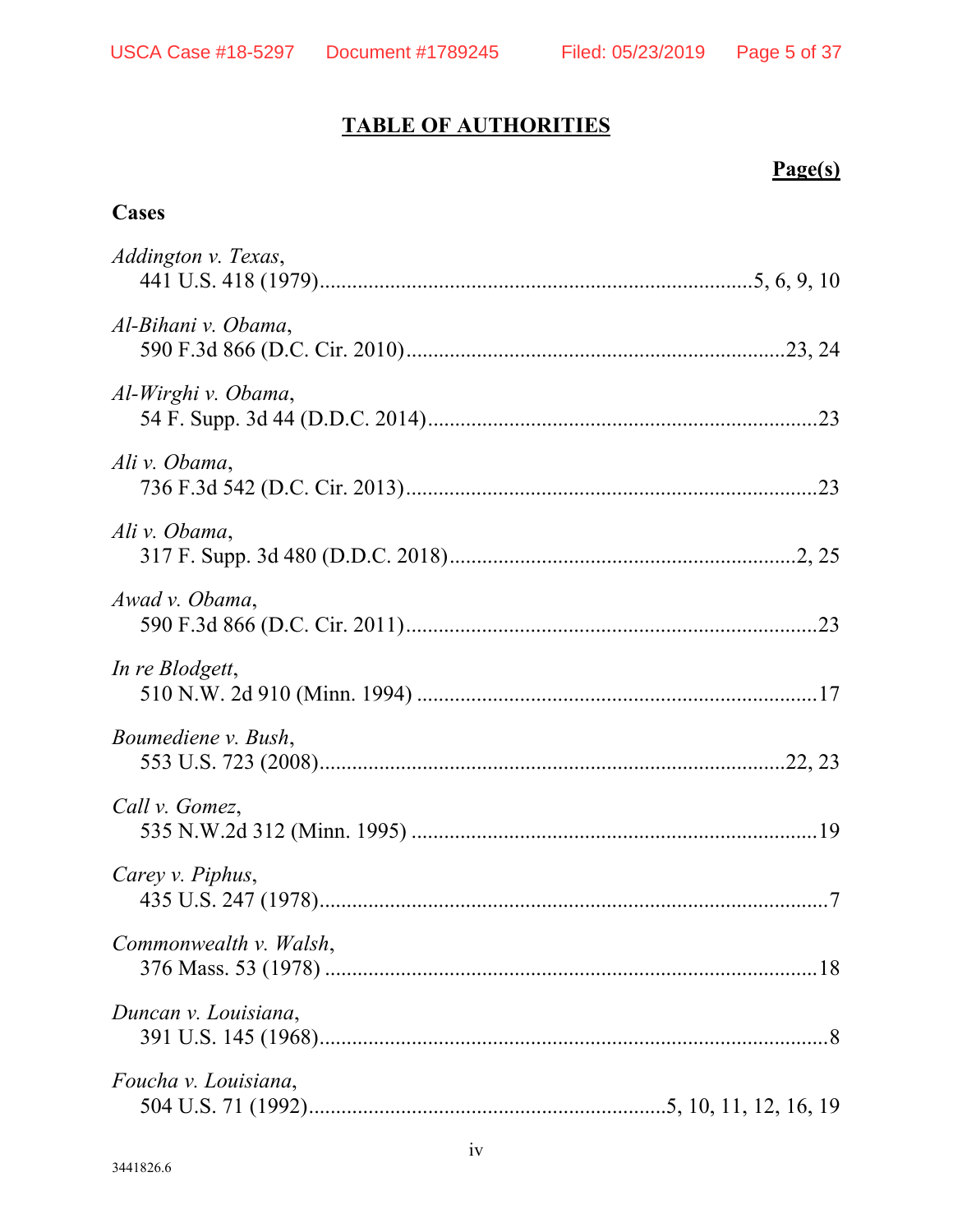## **Page(s)**

## **Cases (con'd)**

| Gerstein v. Pugh,          |  |
|----------------------------|--|
| Gilbert v. McCulloch,      |  |
| Jackson v. Indiana,        |  |
| Jones v. United States,    |  |
| Kansas v. Hendricks,       |  |
| Karsjens v. Piper,         |  |
| Latif v. Obama,            |  |
| Milinich v. Ahlin,         |  |
| O'Connor v. Donaldson,     |  |
| Salinas v. Texas,          |  |
| Seling v. Young,           |  |
| Smith v. United States,    |  |
| United States v. Comstock, |  |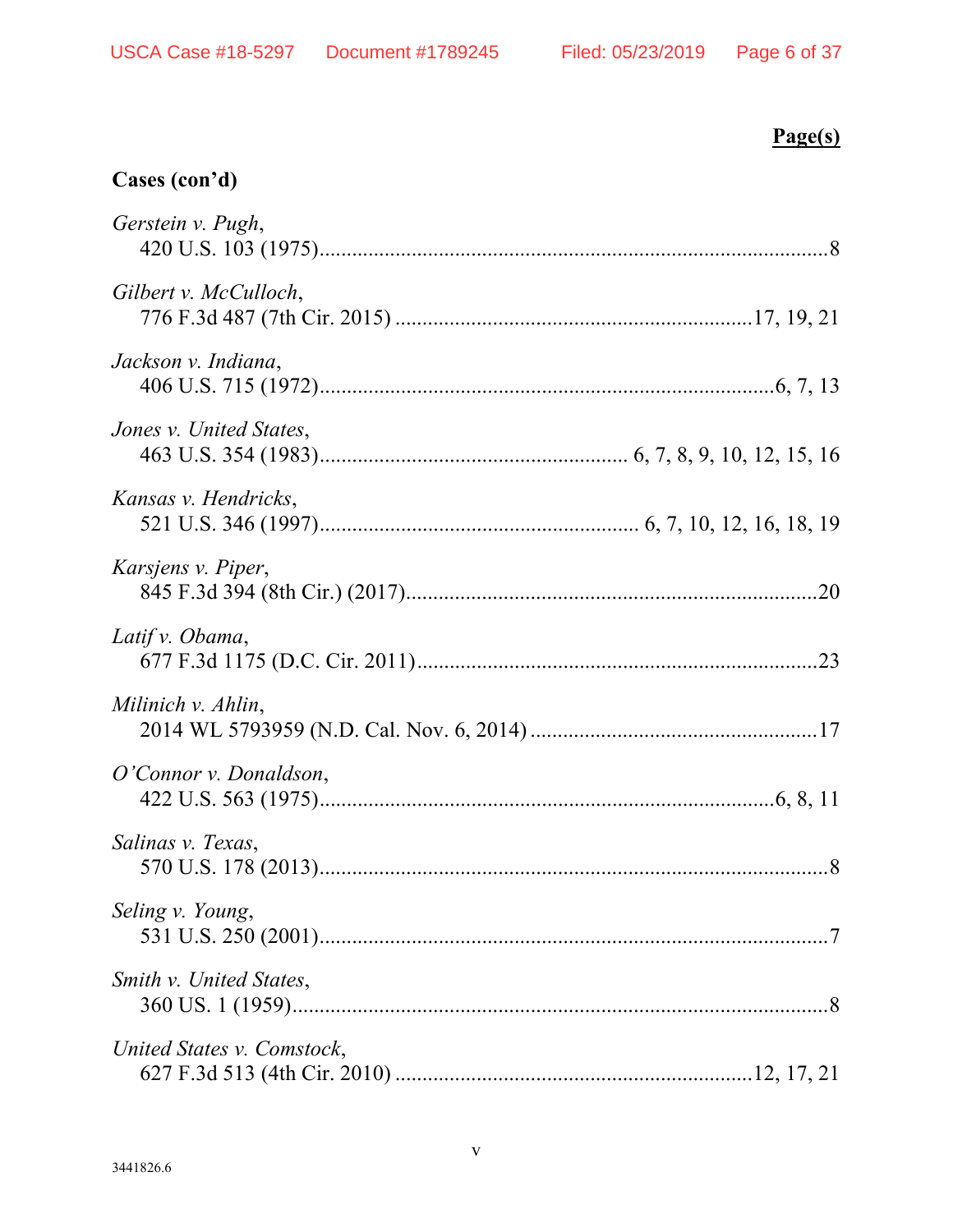## $Page(s)$

## Cases (con'd)

| United States v. Halper,                                            |  |
|---------------------------------------------------------------------|--|
| United States v. Salerno,                                           |  |
| Zinermon v. Burch,                                                  |  |
| <b>Statutes and Other Legal Authorities</b>                         |  |
|                                                                     |  |
|                                                                     |  |
|                                                                     |  |
|                                                                     |  |
|                                                                     |  |
|                                                                     |  |
| Exec. Order 13567, 76 Fed. Reg. 13277 (Mar. 7, 2011) 21, 22, 23, 24 |  |
|                                                                     |  |
|                                                                     |  |
|                                                                     |  |
|                                                                     |  |
|                                                                     |  |
|                                                                     |  |
|                                                                     |  |
|                                                                     |  |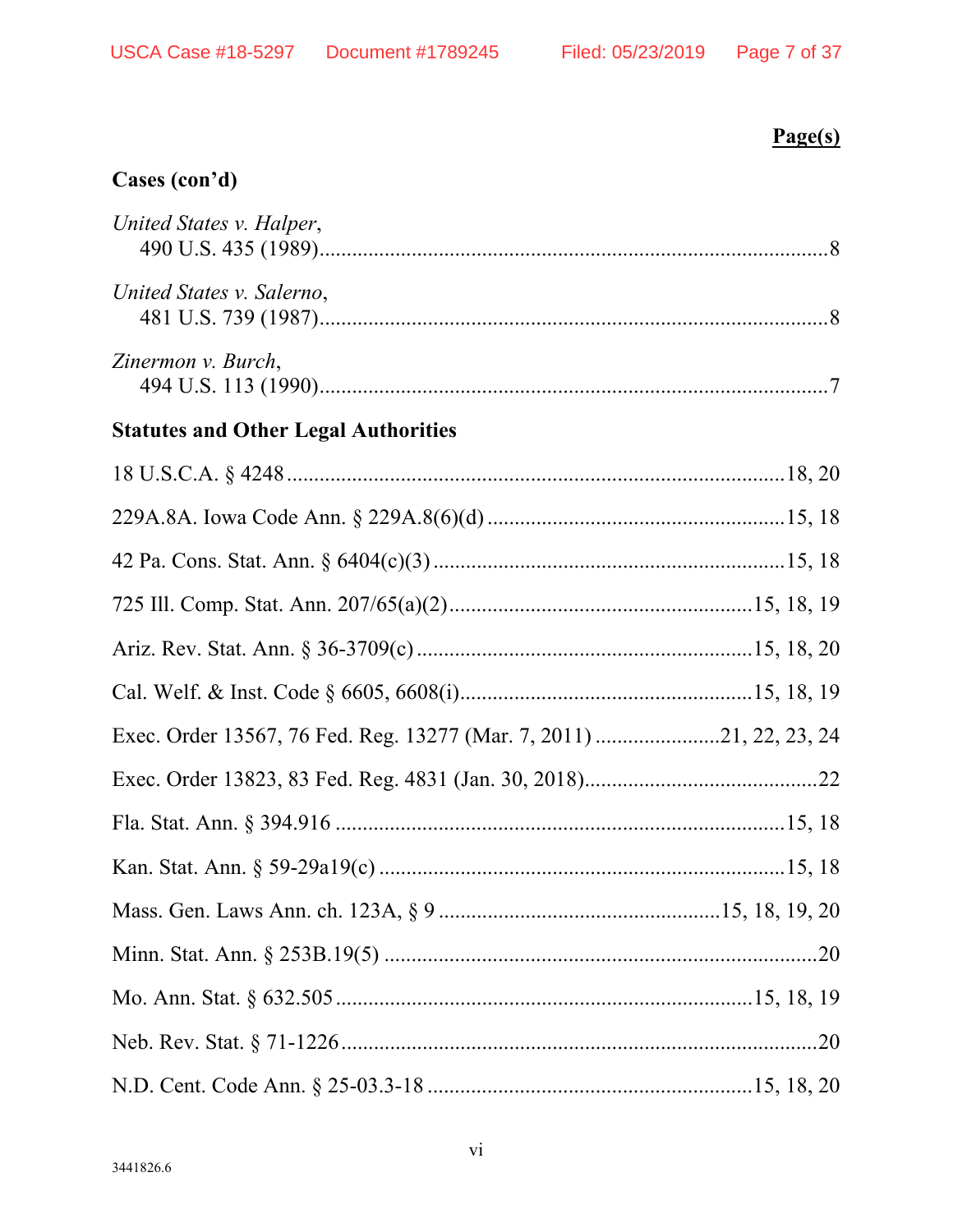### Page 8 of 37

## $Page(s)$

## **Statutes and Other Legal Authorities (con'd)**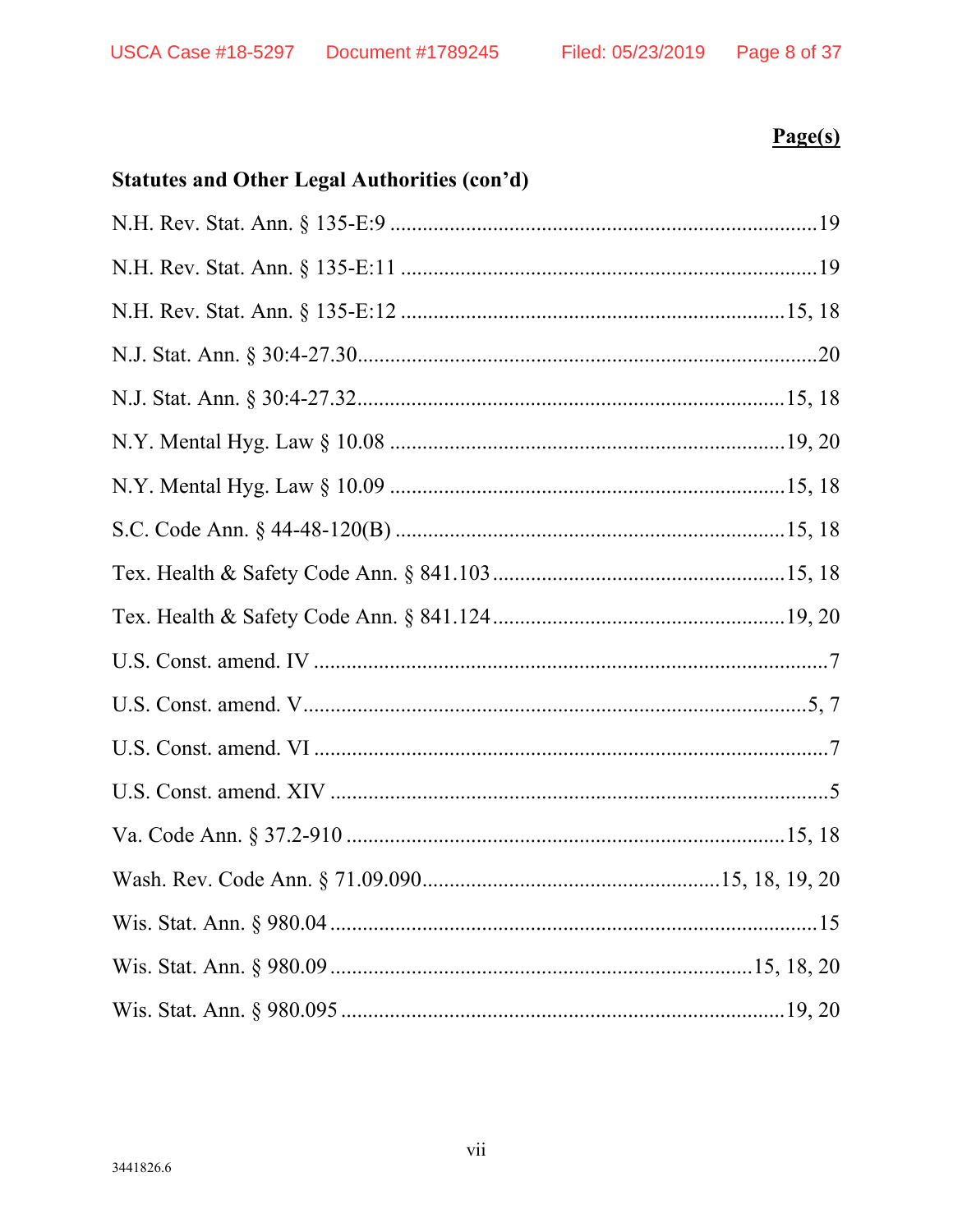## **Page(s)**

## **Other Authorities**

| David DeMatteo et al., "A National Survey of United States Sexually<br>Violent Person Legislation: Policy, Procedures, and Practice."                                                          |     |
|------------------------------------------------------------------------------------------------------------------------------------------------------------------------------------------------|-----|
|                                                                                                                                                                                                |     |
| "Initial Review," Periodic Review Secretariat,                                                                                                                                                 |     |
|                                                                                                                                                                                                | 22. |
| "The Periodic Review Board," Periodic Review Secretariat,                                                                                                                                      | 24  |
| Policy Memorandum: "Implementing Guidelines for Periodic Review<br>of Detainees Held at Guantánamo Bay per Executive Order<br>13567," Periodic Review Secretariat, United States Department of |     |
|                                                                                                                                                                                                |     |
| Resp'ts' Opp'n to Pet'rs' Mot. for Order Granting Writ of Habeas                                                                                                                               |     |
| Corpus, <i>Nasser v. Trump</i> , No. 04-cv-1194 (D.D.C. Feb. 16, 2018)                                                                                                                         | 22  |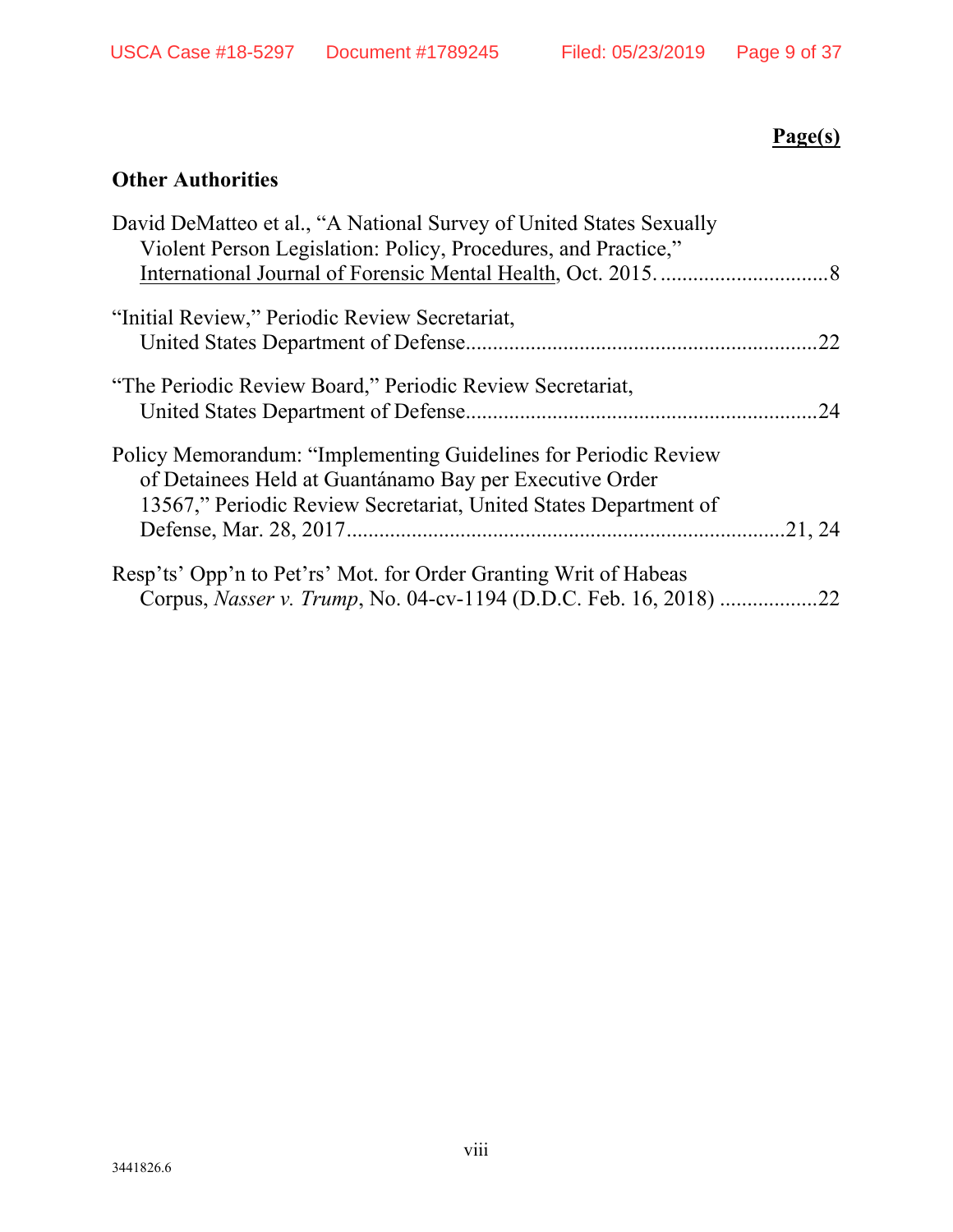## **GLOSSARY OF ABBREVIATIONS**

| <b>PRB</b> | Periodic Review Board          |
|------------|--------------------------------|
| <b>SVP</b> | <b>Sexually Violent Person</b> |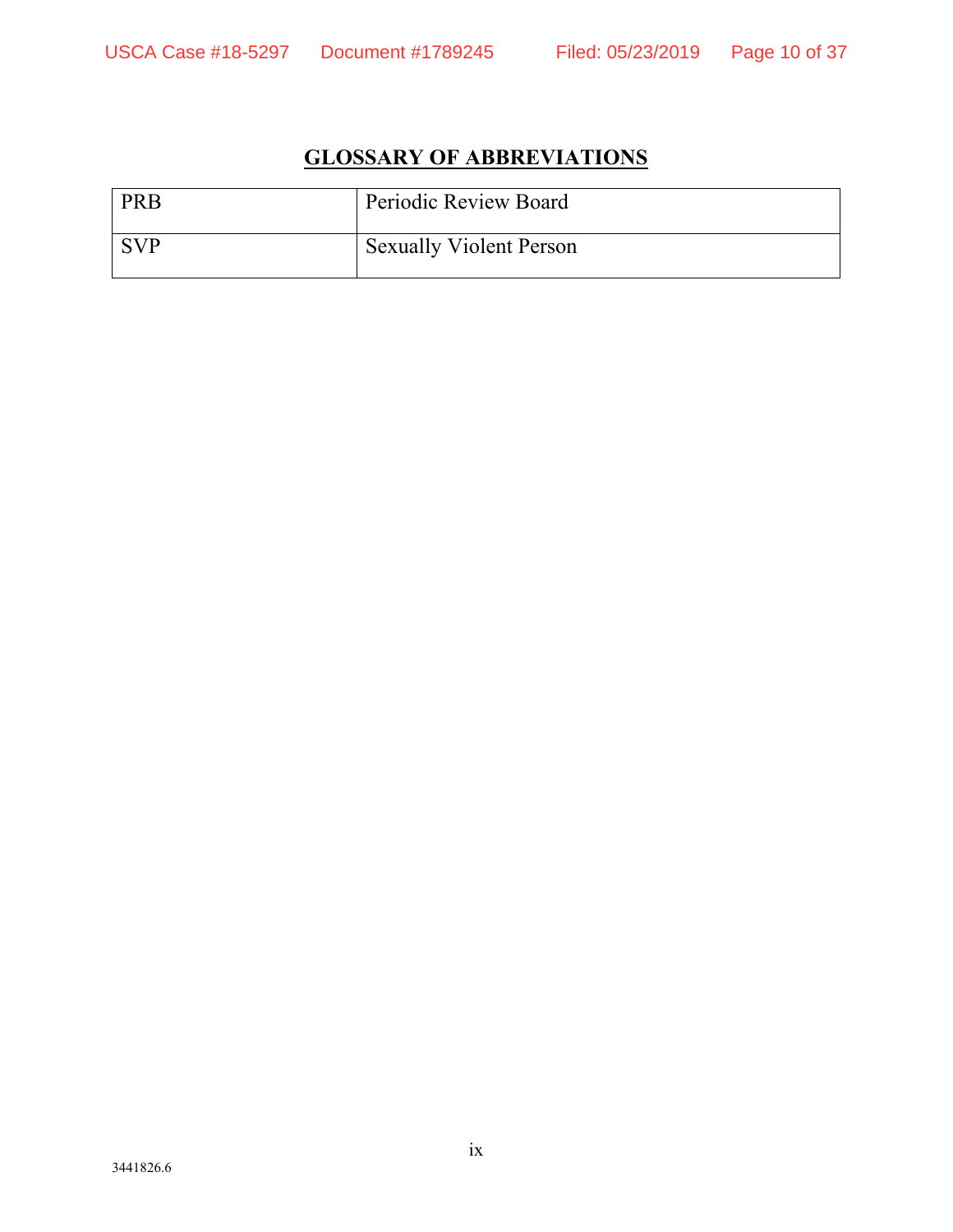#### **STATEMENT OF INTEREST OF AMICUS CURIAE**

Professor Eric Janus is Past President and Dean of the William Mitchell College of Law (now Mitchell Hamline School of Law). He is a leading national expert on sex offender civil commitment laws and treatment programs whose scholarly work includes three books, chapters in eight books, and numerous law review and journal articles. He has a deep background of litigation and amicus curiae participation in cases involving the constitutionality of civil commitment schemes.

Professor Janus's interest in this case arises out of the significance of the question of how due process limits, or protects against, indefinite non-criminal detention. Professor Janus has written extensively about civil commitment for sexually violent persons, and the limitations the U.S. Constitution imposes on the ability of the government to detain supposedly dangerous people at length without criminal charge or conviction. The status of the remaining detainees at Guantánamo Bay, Cuba, presents many of the same quandaries as with civil commitment. And while the procedures and protections afforded civil detainees are far from perfect, the government's solution now before this Court is a far cry from the minimum safeguards civil committees currently receive.

Professor Janus submits this brief to offer the Court his perspective that, if detainees at Guantánamo are entitled to due process protections, the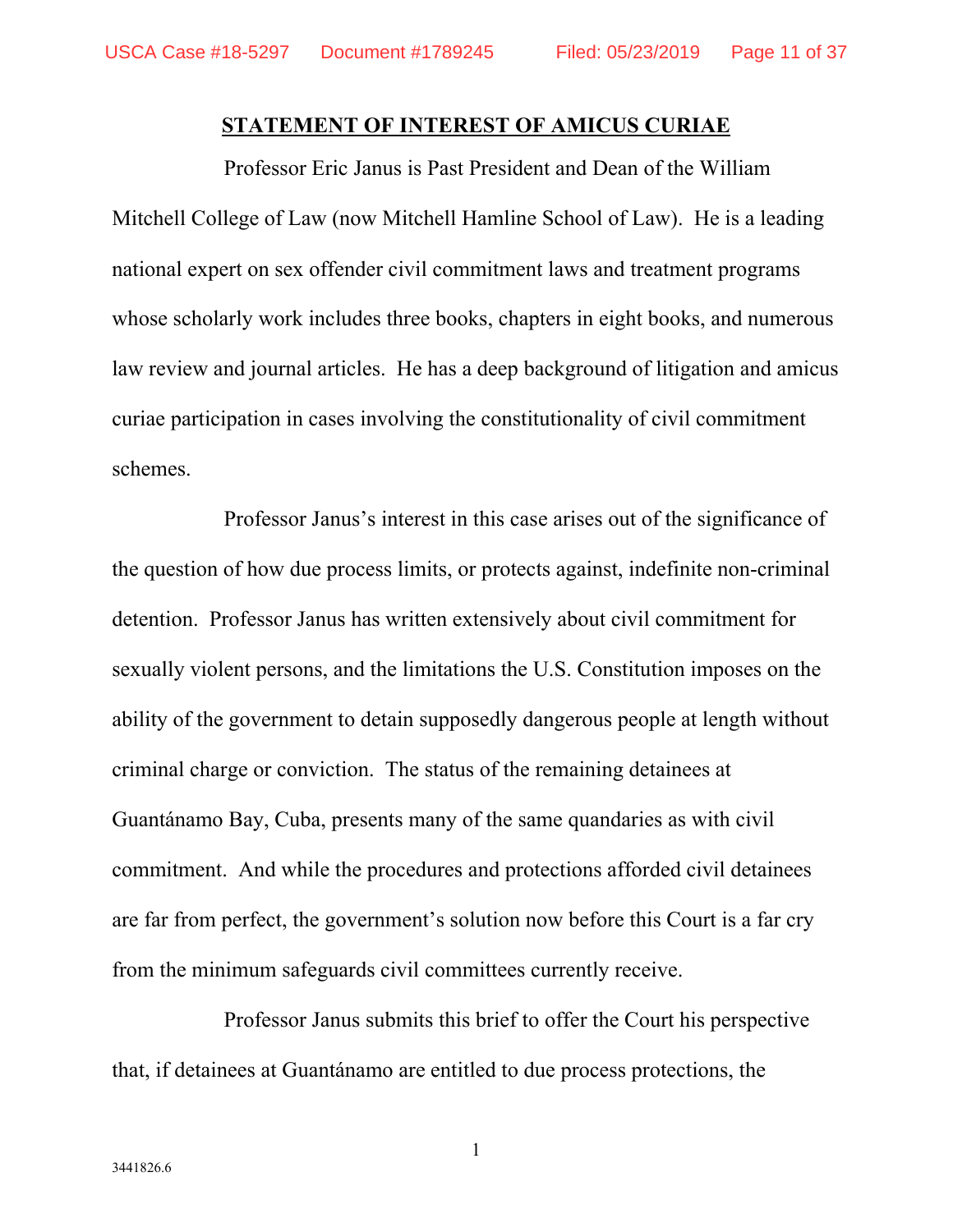procedural structure currently put in place by the executive bears little resemblance to what the judiciary and legislatures have said is required in order to civilly confine individuals. If the Court upholds the government's continued detention of Abdul Razak Ali as consistent with due process, that decision could severely undercut the rights of other civil committees. Thus, *amicus* strongly urges the Court to reverse the District Court's decision and judgment in *Ali v. Obama*, 317 F. Supp. 3d 480 (D.D.C. 2018).

#### **RULE 29 STATEMENT**

Pursuant to D.C. Circuit Rule 29(a), undersigned counsel for *amicus curiae* certifies that all parties have given consent to his participation in the filing of a brief as *amicus curiae.*

Pursuant to Fed. R. App. P. 29(a)(4)(E), undersigned counsel for *amicus curiae* certifies that no counsel for a party authored this brief in whole or in part, and no counsel or party made a monetary contribution intended to fund the preparation or submission of this brief.

Pursuant to D.C. Circuit Rule 29(d), undersigned counsel for *amicus curiae* certifies that a separate brief is necessary. This brief is the only amicus brief focusing on the rights to due process afforded to individuals who have been civilly committed in the United States. Accordingly, filing a joint brief would not be practicable.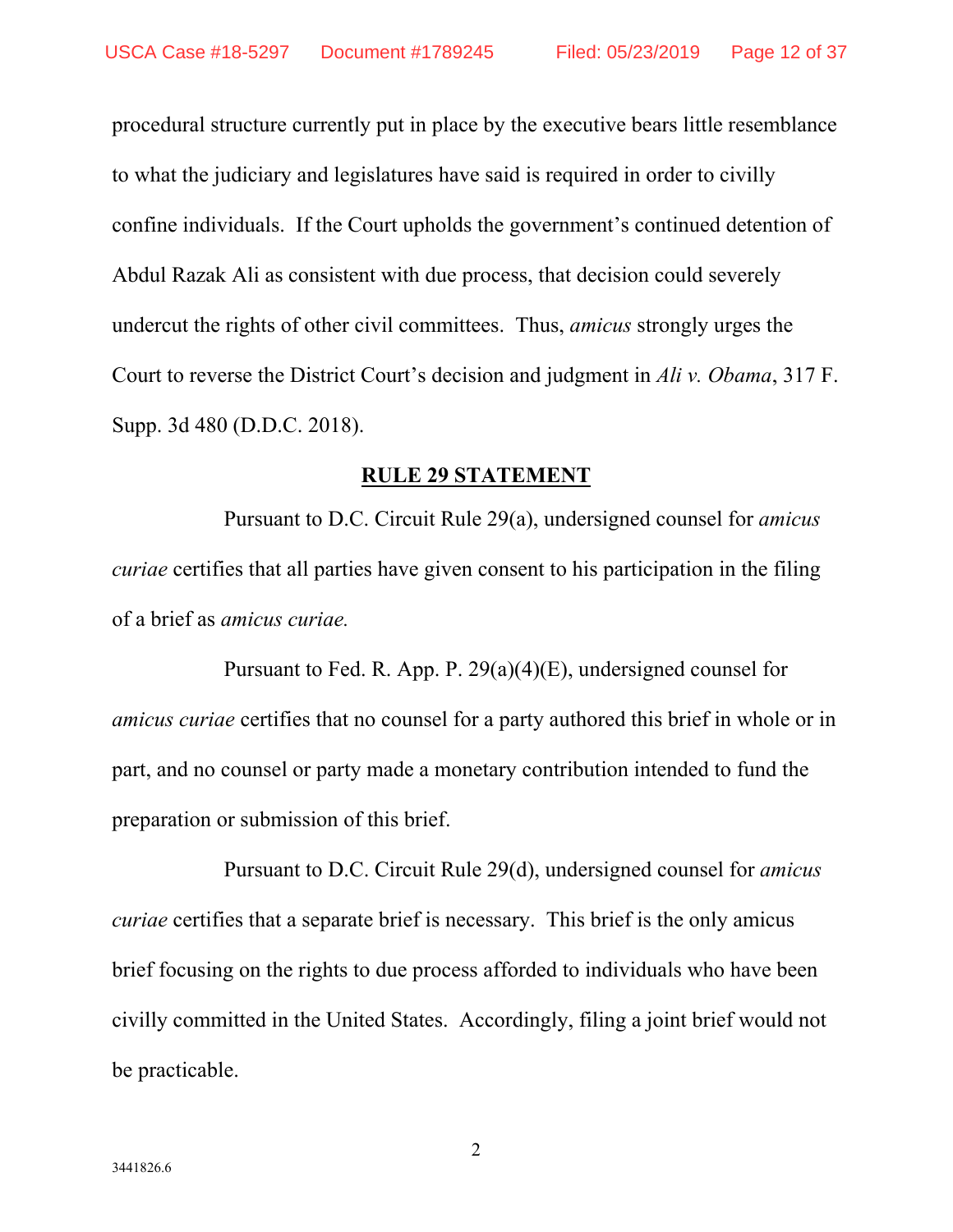#### **SUMMARY OF ARGUMENT**

The government may deprive individuals of their liberty for noncriminal purposes in a narrow set of circumstances. The Due Process Clause of the Fifth and Fourteenth Amendments imposes both substantive and procedural hurdles. On top of those baseline limits, state and federal legislatures have imposed further restrictions on when and how the state can confine someone for an indeterminate amount of time.

*First*, the right to substantive due process in the Constitution requires that civil detention must be for a particular reason; confinement cannot be arbitrary or without purpose. As soon as the basis for detention has expired, the detainee must be released. For instance, detention of people the state deems sexually violent is permitted, so long as the state can prove the person is currently dangerous, or likely to commit harm to themselves or others, and suffers mental abnormality. Holding sexually violent persons after they are no longer dangerous or suffer mental abnormality violates substantive due process. Similarly, pre-trial detention of those who are incompetent to stand trial is permissible, but only for a limited period of time.

*Second*, to protect against arbitrary or wrongful detention, constitutional due process and civil commitment statutes require the government to overcome several procedural hurdles before it can confine someone as a sexually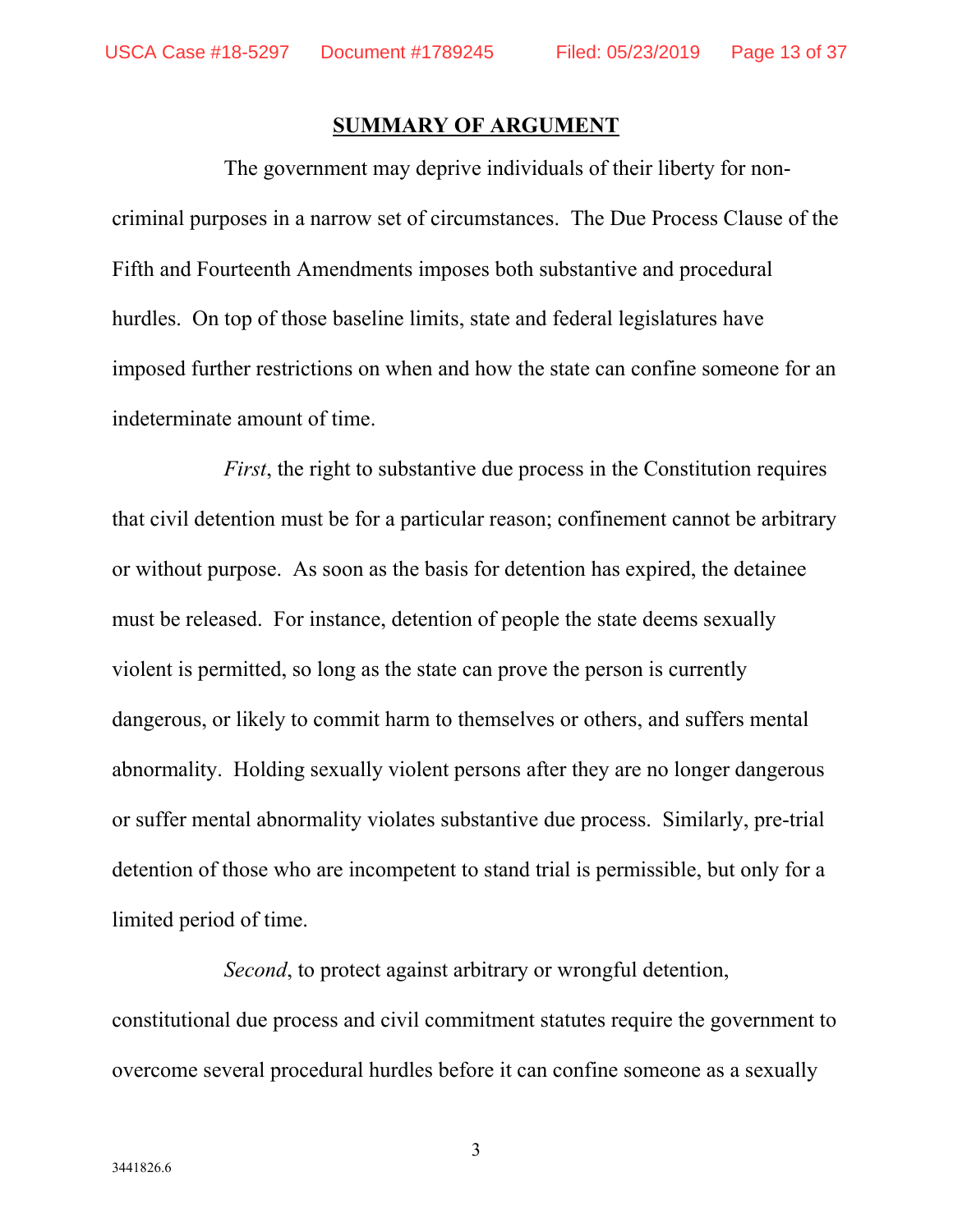violent person or incompetent to stand trial. Most importantly, the detainee must be allowed to regularly challenge the ongoing basis of their detention; once committed does not mean always committed. Moreover, at any hearing addressing the validity of continued detention, the government must typically prove its case to at least a clear and convincing evidentiary standard, if not beyond reasonable doubt. Other typical procedural protections include rights to: a jury; counsel; cross examine witnesses; present witnesses of one's own, including experts; and appeal.

At Guantánamo, the rights afforded to detainees to protect against their unjustified and indefinite detention pale in comparison to what civil committees receive or are entitled. *First*, although detainees at Guantánamo have the right to seek *habeas corpus* relief, courts considering *habeas* petitions have been thus far unwilling to review whether a detainee remains dangerous and detention is necessary. Detainees have no right to judicial review of whether their ongoing confinement serves any proper purpose. *Habeas corpus* review is also procedurally limited. Courts have made factual findings using a preponderance of the evidence standard, admitted hearsay evidence, and accepted the government's evidence without allowing cross-examination or other methods of challenging reliability. *Second*, although the Periodic Review Boards ("PRBs") determine whether continued detention "is necessary to protect against a significant threat to the security of the United States," the due process this review provides is scant. A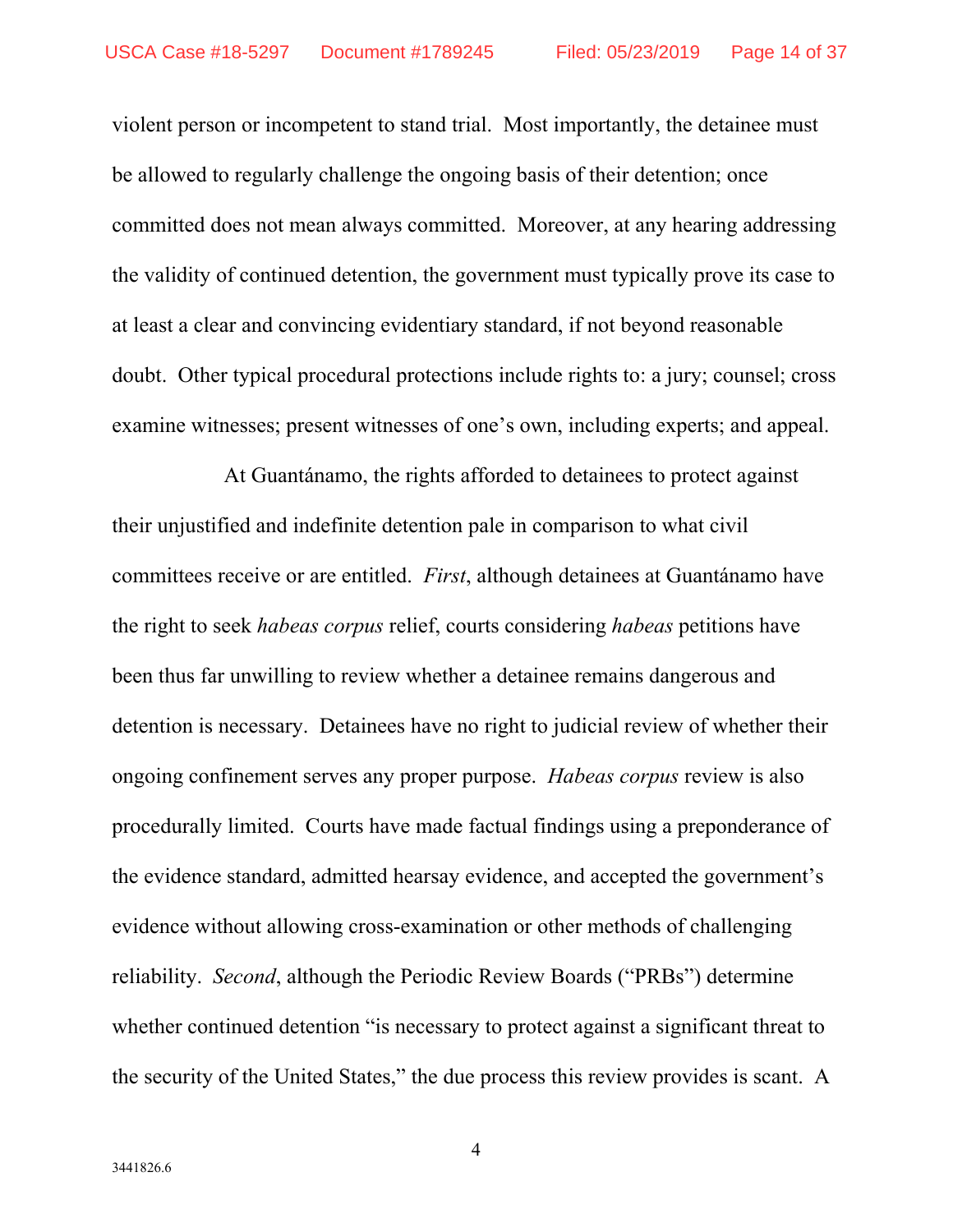PRB decision is not binding one way or another; detainees' ongoing confinement is purely at the discretion of the executive branch. Detainees have no mechanism to challenge the current basis of their detention outside of *habeas corpus*. They are not entitled to a hearing before an Article III judge, let alone a jury; nor do they have a right to their own attorney. The PRB reviews evidence to a preponderance standard, rather than clear and compelling evidence (or beyond reasonable doubt). And there is no possibility of cross examination, presentation of witnesses, or experts at the PRB hearing. The process available to current detainees at Guantánamo to challenge their ongoing detention falls severely short of what due process requires.

#### **ARGUMENT**

#### **I.**

## **THE DUE PROCESS CLAUSE PROVIDES SUBSTANTIVE SAFEGUARDS AGAINST UNLIMITED DETENTION FOR INDIVIDUALS WHO ARE CIVILLY COMMITTED.**

The Due Process Clause of the United States Constitution contains a substantive element that forbids arbitrary or purposeless detention. U.S. Const. Amends. V; XIV, §1; *Foucha v. Louisiana*, 504 U.S. 71, 80 (1992). Usually, the purpose of detention is to punish and deter criminal acts. Only in narrow circumstances may the government detain people at length without criminally charging and convicting them of crimes. *Id.* Outside of the criminal context, a "civil commitment for any purpose constitutes a significant deprivation of liberty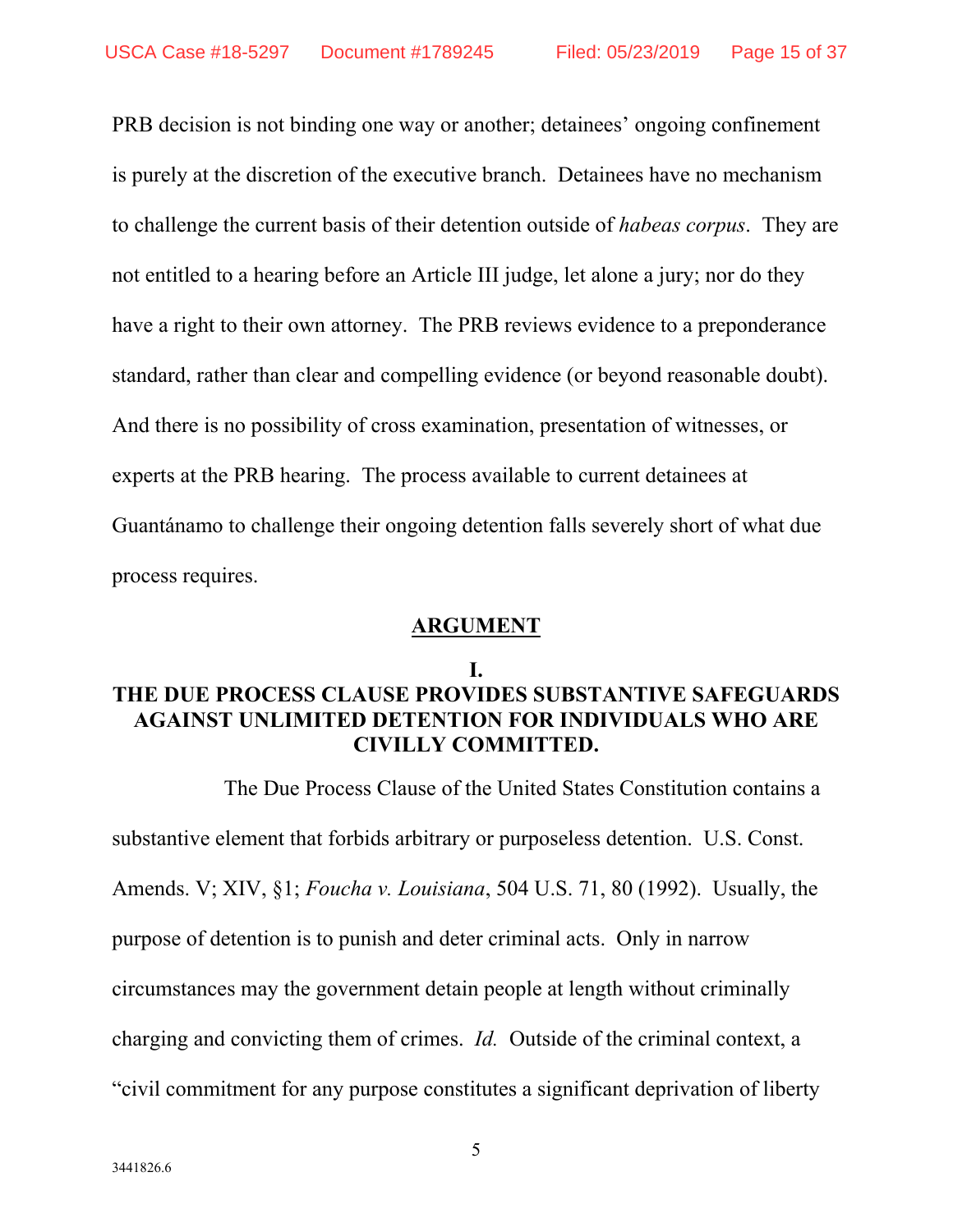that requires due process protection." *Addington v. Texas*, 441 U.S. 418, 425 (1979).

Unlike criminal imprisonment, the purpose for civil detention should not be punitive. "Confinement of such individuals is permitted . . . provided there is no object or purpose to punish." *Kansas v. Hendricks*, 521 U.S. 346, 372 (1997) (Kennedy, J. concurring). The Constitution does not generally allow civil confinement, unlike criminal punishment, to last a lifetime. Under the Due Process Clause, civil commitment is permissible for only specific, narrow purposes, and once the purpose for civil detention has been fulfilled, due process mandates release. *O'Connor v. Donaldson*, 422 U.S. 563, 574-75 (1975).

One permitted purpose that has been found to warrant civil commitment is the protection and restraint of individuals with a mental abnormality that makes them highly likely to harm others sexually, who are denominated "Sexually Violent Persons" ("SVPs"). *Jones v. United States*, 463 U.S. 354, 365-66 (1983). As another example, the state may also civilly commit individuals who are dangerous due to serious mental illness. *Jackson v. Indiana*, 406 U.S. 715, 731 (1972). In all contexts, substantive due process forbids limitless detention. Once an SVP is no longer sexually violent or no longer suffers a mental abnormality, or as soon as an individual is no longer mentally ill or dangerous, due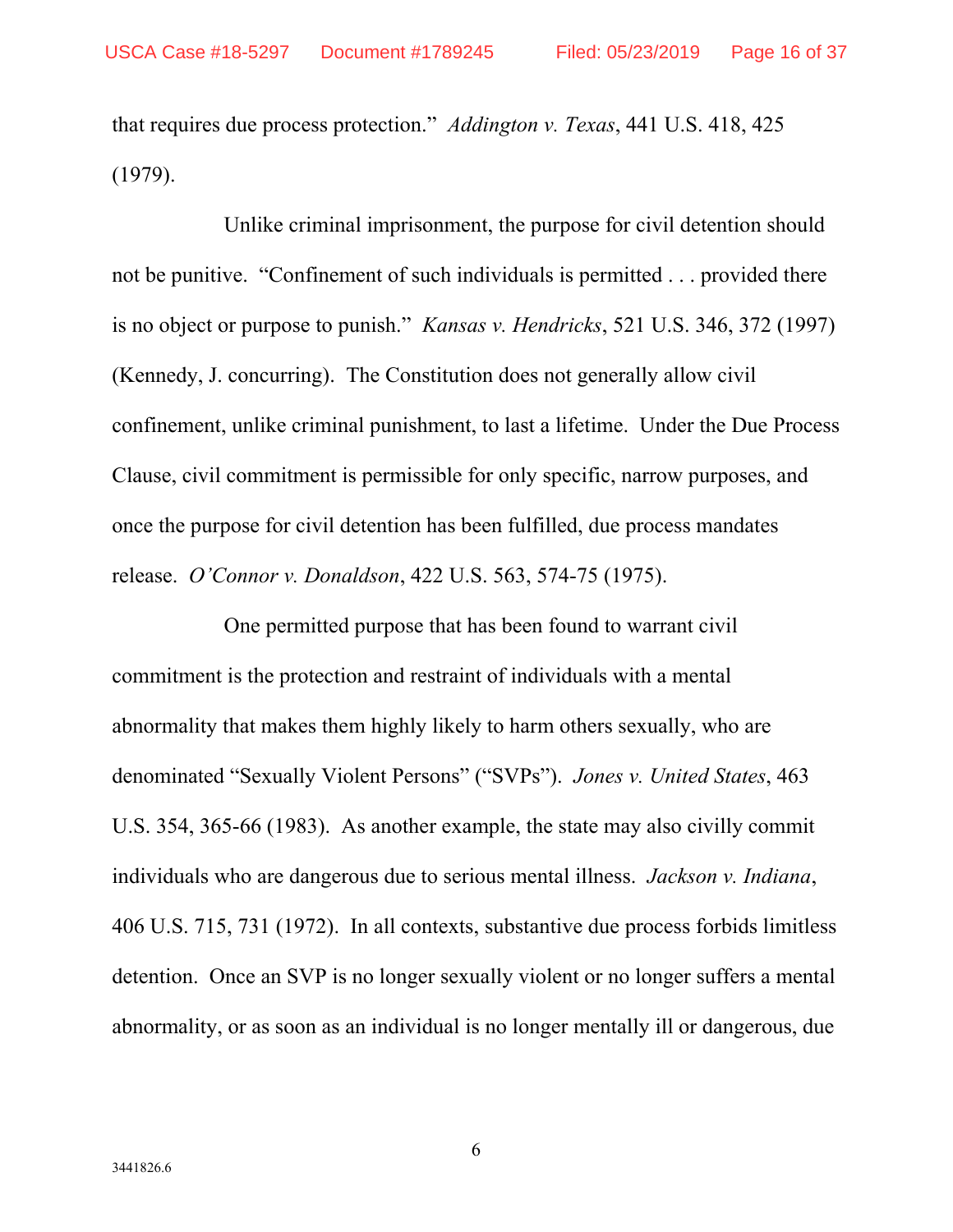process requires that the state release them. *Jones*, 463 U.S. at 368; *Jackson*, 406 U.S. at 731.

## **A. The Right to Due Process Is a Right to Be Free from Arbitrary, Limitless Detention.**

Substantive due process forbids detention without proper purpose. This principle applies at the outset of internment, and governs the duration of confinement. "[D]ue process requires that the nature and duration of commitment bear some reasonable relation to the purpose for which the individual is committed." *Jackson*, 406 U.S. at 737; *Seling v. Young*, 531 U.S. 250, 265 (2001). "[T]he Due Process Clause contains a substantive component that bars certain arbitrary, wrongful government actions regardless of the fairness of the procedures used to implement them." *Zinermon v. Burch*, 494 U.S. 113, 125 (1990) (internal citations omitted). In the criminal context, lengthy, even indefinite, incarceration is permissible for the purposes of deterrence or retribution. *Hendricks*, 521 U.S. at 373 (Kennedy, J., concurring); *Jones v. United States*, 463 U.S. 354, 369 (1983) ("The State may punish a person convicted of a crime even if satisfied that he is unlikely to commit further crimes."). $<sup>1</sup>$ </sup>

<sup>1</sup> This is all separate from the protections for criminal defendants afforded by procedural due process, which safeguards them against wrongful incarceration or detention without purpose. *Carey v. Piphus*, 435 U.S. 247, 259 (1978) ("Procedural due process rules are meant to protect persons not from the deprivation, but from the mistaken or unjustified deprivation of life, liberty, or property.") Well-known examples of procedural due process include a criminal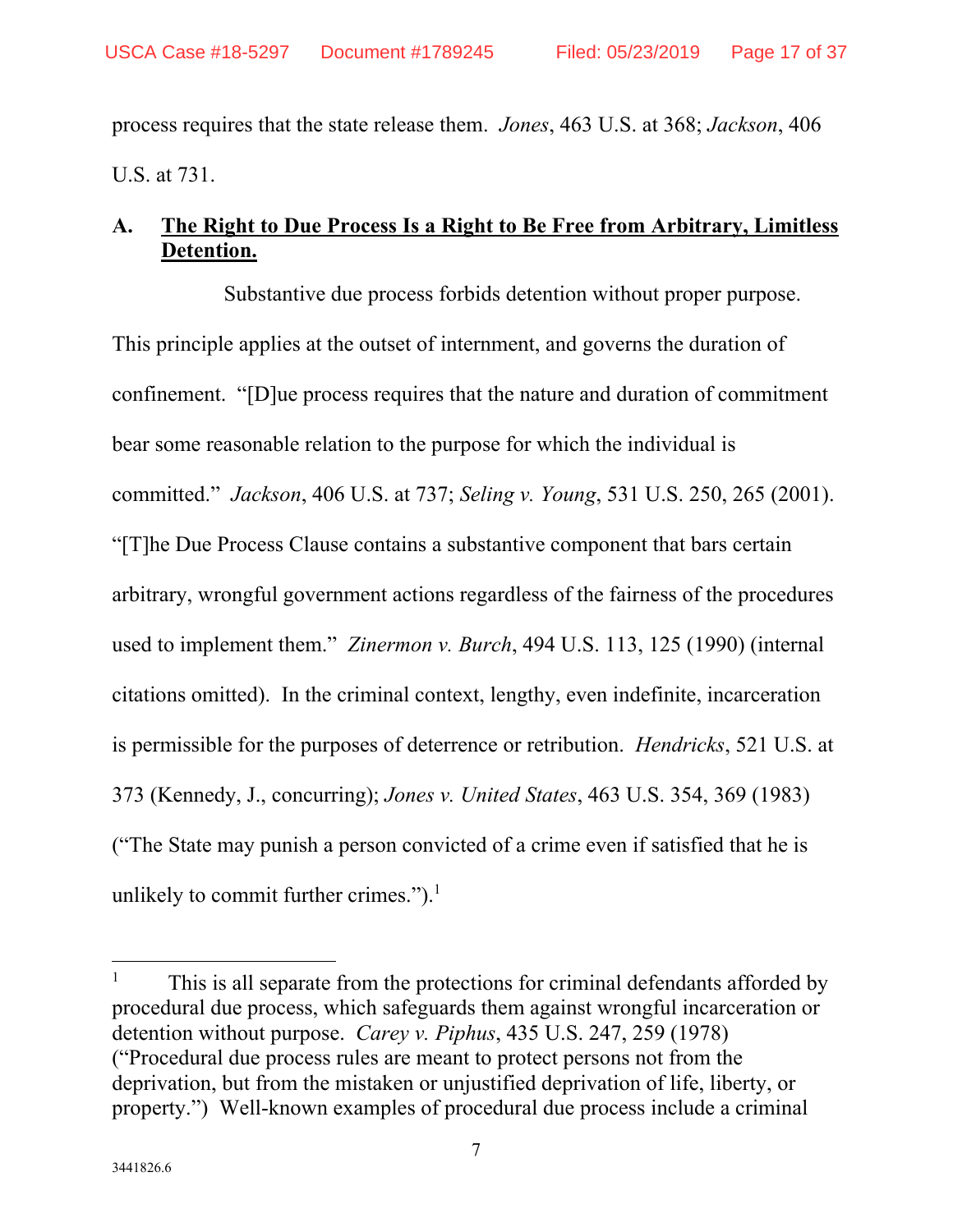The Constitution limits noncriminal detention to narrow and rare circumstances. *United States v. Salerno*, 481 U.S. 739, 755 (1987) ("In our society liberty is the norm, and detention prior to trial or without trial is the carefully limited exception."). Those instances cannot be for deterrence or punishment; those are purposes to be uniquely invoked within the criminal justice system, where they are subject to the constitutional protections described above. *Jones,* 463 U.S. at 369 ("As [defendant] was not convicted, he may not be punished.")

But even if the purpose of noncriminal confinement is valid, *ab initio*, once that valid basis for detention no longer applies, substantive due process requires the state to release the detainee. *O'Connor v. Donaldson*, 422 U.S. 563, 574-75 (1975).

## **B. Sexually Violent Predators May Only Be Held as Long as They Are Dangerous, and Continue to Suffer from Mental Abnormality.**

One example of civil commitment involves SVPs. Their incarceration is limited by substantive due process. SVPs may only be held so long as they are

defendant's right to a jury, prohibitions against double jeopardy, indictments by a grand jury, immunity against self-incrimination, and probable cause, among other constitutional protections. *See, generally*, U.S. Const. amends. IV, V, VI; *United States v. Halper*, 490 U.S. 435, 440 (1989); *Duncan v. Louisiana*, 391 U.S. 145, 149 (1968); *Smith v. United States*, 360 US. 1, 6-7 (1959); *Salinas v. Texas*, 570 U.S. 178, 183 (2013); *Gerstein v. Pugh*, 420 U.S. 103, 111-12 (1975).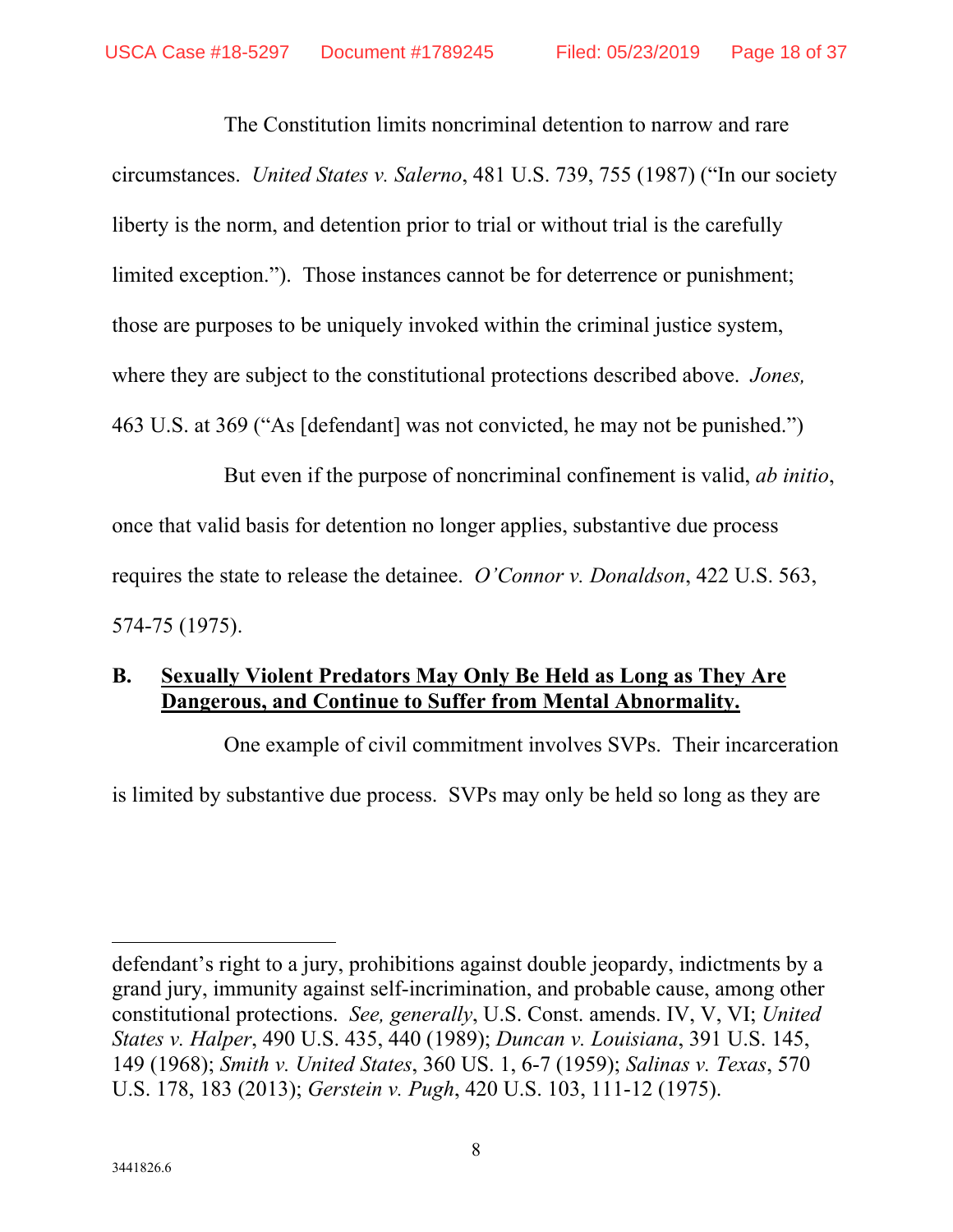dangerous and continue to suffer from mental abnormality. Once that initial basis for detention expires, so too does its legality.

## **1. The Only Constitutionally Valid Purpose of Detention Under Sexually Violent Predator Laws Is to Prevent Future Harm, or to Treat Illness, not to Punish.**

"Sexually Violent Predator" laws, and their predecessor, "sexual psychopath laws" have existed in this country since at least 1937.<sup>2</sup> These laws have allowed the state to civilly confine sex offenders outside of the "charge and conviction" paradigm of criminal law. In 1979, the Supreme Court addressed the twin purposes of civil commitment statutes, observing that "[t]he state has a legitimate interest under its *parens patriae* powers in providing care to its citizens who are unable because of emotional disorders to care for themselves; the state also has authority under its police power to protect the community from the dangerous tendencies of some who are mentally ill." *Addington*, 441 U.S. at 426. Under these laws, "confinement rests on [a detainee's] continuing illness and dangerousness." *Jones*, 463 U.S. at 356-59.

Therefore, in order to constitutionally commit someone under these statutes, the state must establish that both these conditions – protection of the

<sup>2</sup> David DeMatteo et al., "A National Survey of United States Sexually Violent Person Legislation: Policy, Procedures, and Practice," International Journal of Forensic Mental Health, Oct. 2015.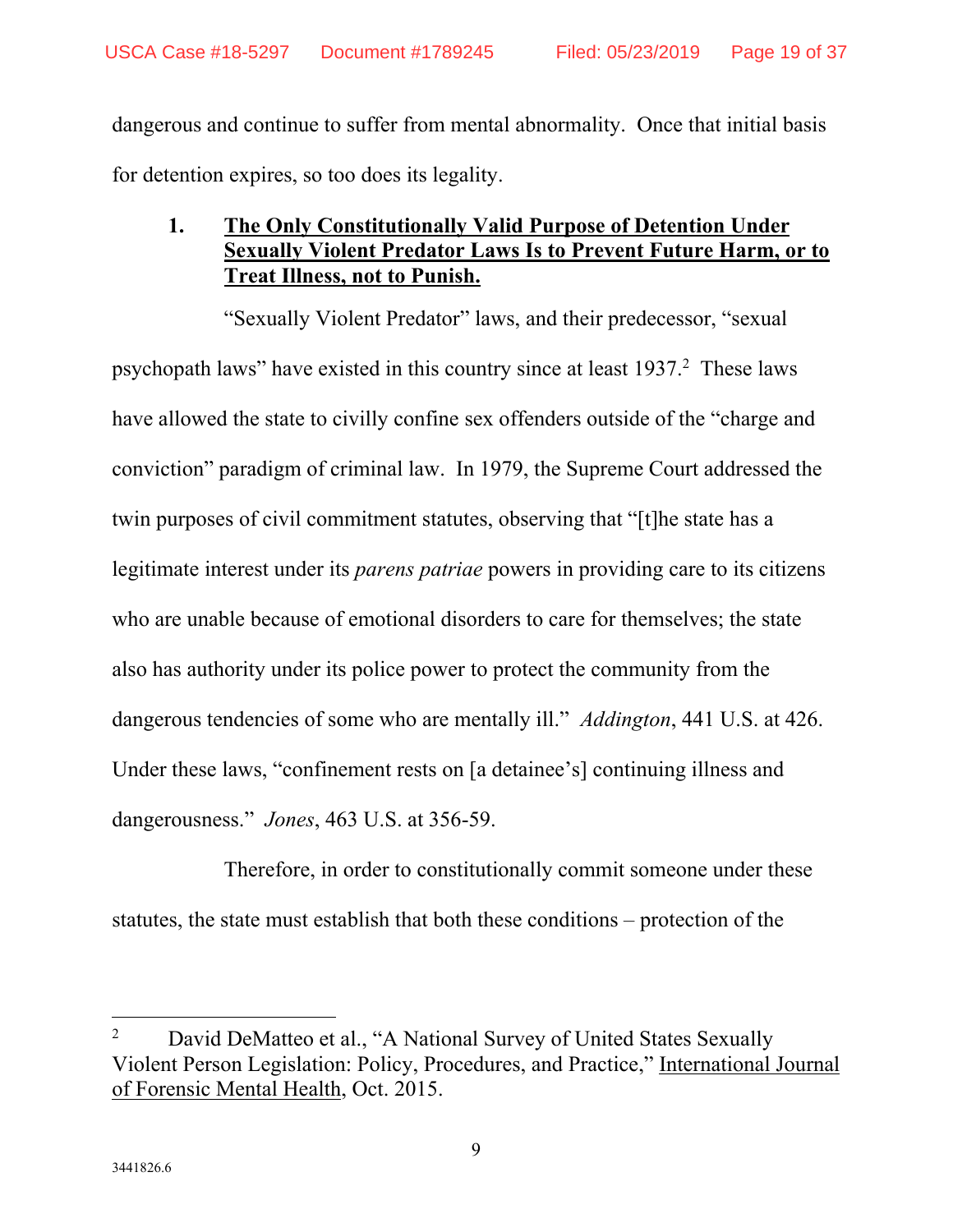individual and the community, and mental illness – exist. "The state may . . . confine a mentally ill person if it shows by clear and convincing evidence that the individual is mentally ill and dangerous." *Foucha v. Louisiana*, 504 U.S. 71, 80 (1992) (quoting *Jones*, 463 U.S. at 362); *Addington*, 441 U.S. at 433. "Proof of dangerousness" must be "coupled with the proof of some additional factor, such as a mental illness or mental abnormality." *Hendricks*, 521 U.S. at 357 (internal citations omitted); *Kansas v. Crane*, 534 U.S. 407, 409-10 (2002).

But punishment is not a valid purpose for civil confinement; punishment is reserved for instances where the state achieves a criminal conviction. *Foucha*, 504 U.S. at 80. Under civil commitment laws, "the State has no such punitive interest." *Id*. "Civil commitment" may not "become a mechanism for retribution or general deterrence – functions properly those of criminal law, not civil commitment." *Crane*, 534 U.S. at 412 (internal citations omitted). *See also Jones*, 463 U.S. at 356-59 ("as [defendant] was not convicted, he may not be punished . . .).

## **2. Once Detainees Under SVP Laws Are No Longer Dangerous, or No Longer Suffer from Mental Abnormality, the State Must Release Them.**

Even if someone is properly subject to civil commitment *ab initio*, substantive due process requires that the detainee be released when the basis for commitment – for SVPs, current dangerousness and mental abnormality – is no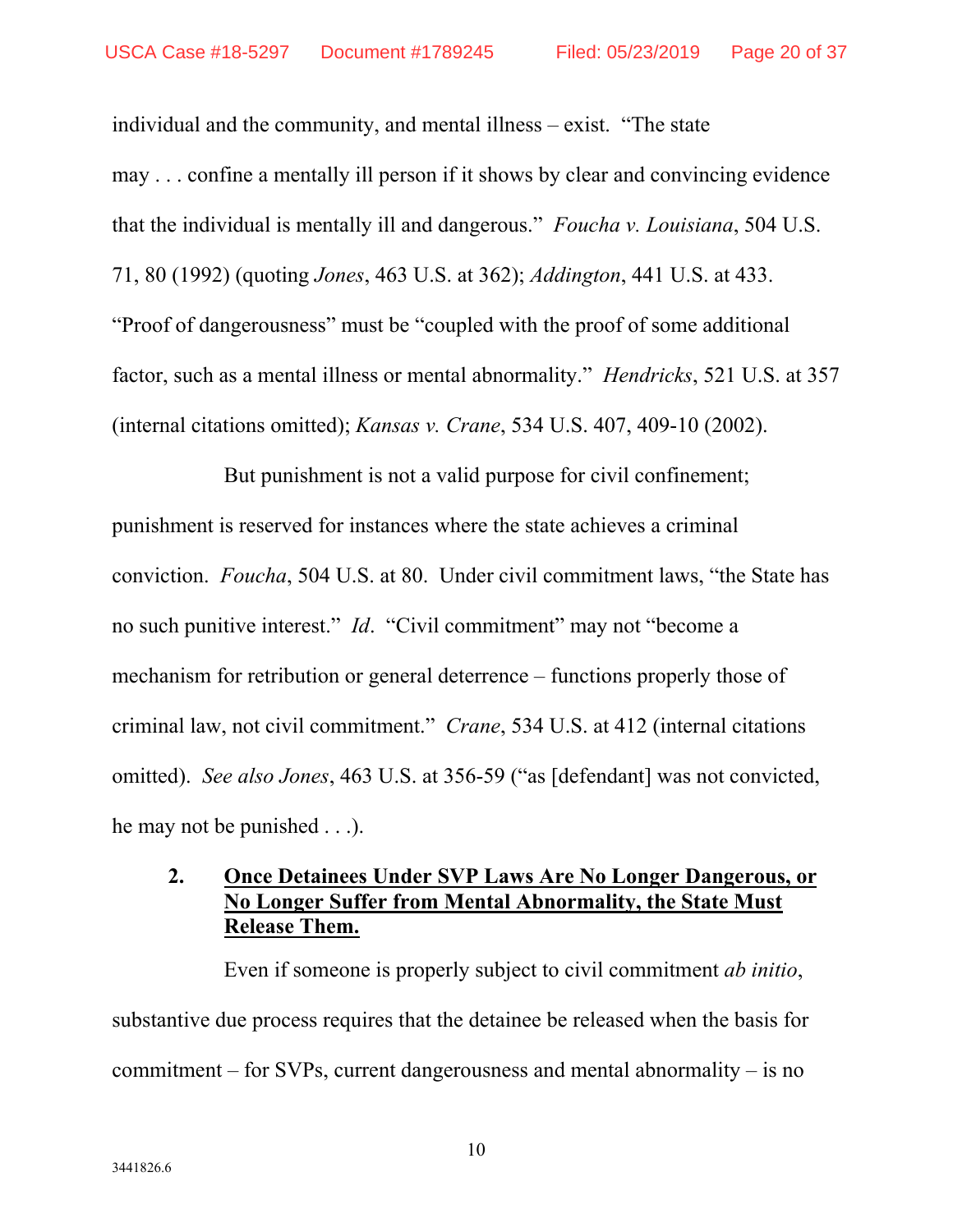longer valid. The Supreme Court first made this clear in *O'Connor*, in which an individual was civilly committed against his will for nearly 15 years, and "repeatedly, but unsuccessfully, demanded his release, claiming that he was dangerous to no one [and], that he was not mentally ill." 422 U.S. at 564-65. A jury agreed that he "was neither dangerous to himself nor dangerous to others." *Id.* at 573. The Supreme Court held that his continued confinement, for no valid purpose, violated his substantive right to liberty. *Id*. at 576. "The fact that state law may have authorized confinement of the harmless mentally ill does not itself establish a constitutionally adequate purpose for the confinement. . . . [E]ven if his involuntary confinement was initially permissible, it could not constitutionally continue after that basis no longer existed." *Id*. at 574-75.

In *Foucha*, a criminal defendant was found not guilty by reason of insanity, and was civilly committed to a psychiatric hospital. 504 U.S. at 73-75. The state did "not contend that Foucha was mentally ill at the time of the trial court's hearing." *Id*. at 78. Rather, it claimed that Foucha's civil commitment could continue until he could prove he was no longer dangerous. *Id*. The Supreme Court ordered Foucha's release, reasoning that "the basis for holding Foucha in a psychiatric facility as an insanity acquittee has disappeared, and the State is no longer entitled to hold him on that basis." *Id*. at 78 (citing *O'Connor* at 574-75). The Court further explained that the state's position was invalid because "[i]t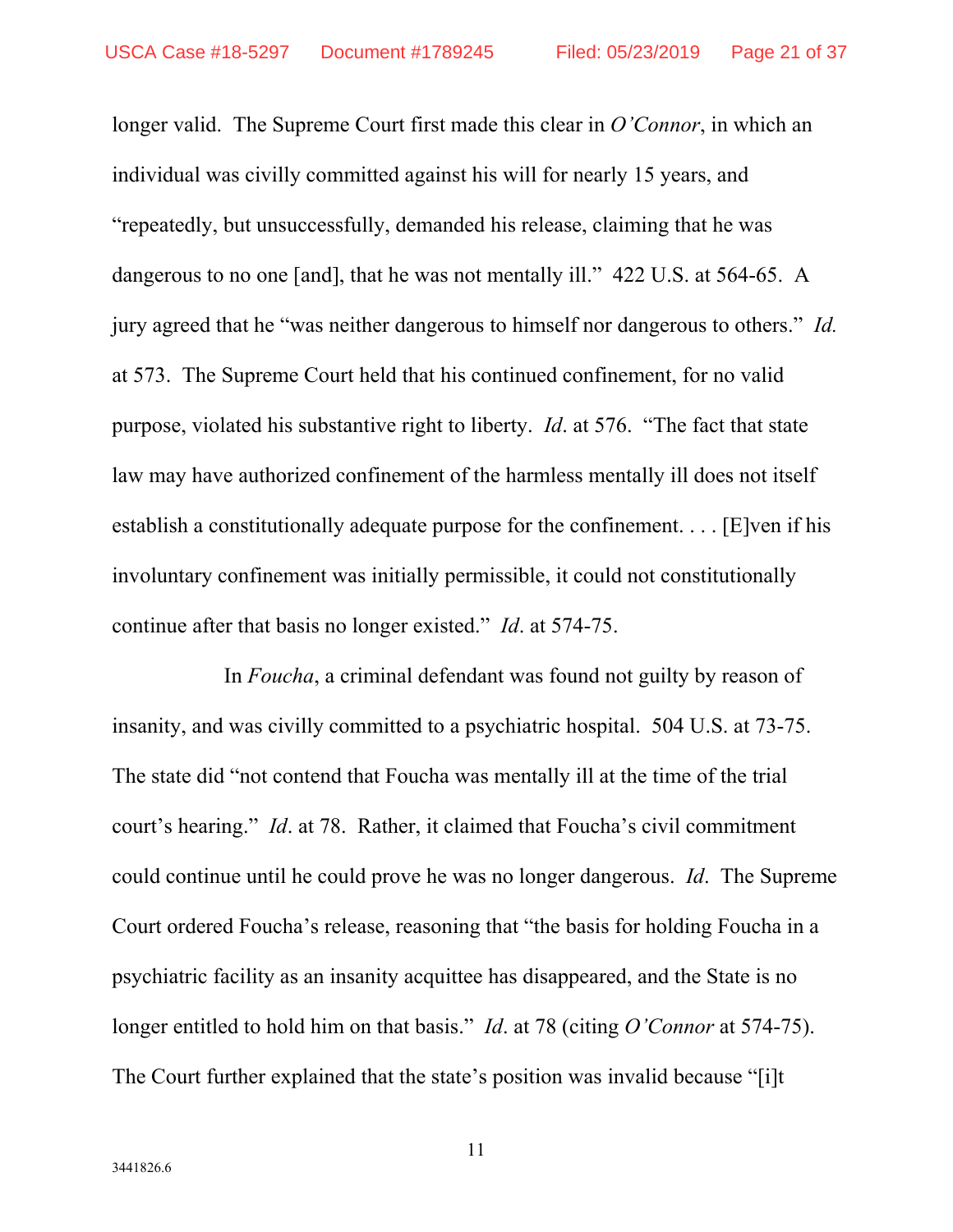would also be only a step away from substituting confinements for dangerousness for our present system which, with only narrow exceptions and aside from permissible confinements for mental illness, incarcerates only those who are proved beyond reasonable doubt to have violated a criminal law." *Id.* at 83.

The Supreme Court has upheld this reasoning on several occasions. *See, e.g.*, *Jones*, 463 U.S. at 356-58 ("the committed [detainee] is entitled to release when he has recovered his sanity or is no longer dangerous."); *Hendricks*, 521 U.S. at 358 ("A finding of dangerousness, standing alone, is ordinarily not a sufficient ground upon which to justify indefinite involuntary commitment," and upholding statute as not punitive because "[i]f, at any time, the confined person is adjudged 'safe at large,' he is statutorily entitled to immediate release."). *See also United States v. Comstock*, 627 F.3d 513, 515 (4th Cir. 2010) (upholding facial constitutionality of statute that mandates "discharge" if "the court finds by a preponderance of the evidence that a committed person is no longer sexually dangerous to others.") (internal citations omitted). Courts that are asked the question are unequivocal: once committed SVPs are no longer dangerous or suffer from a mental abnormality, they must be released.

### **C. Individuals Deemed Incompetent to Stand Trial May Only Be Held as Long as they Remain Incompetent.**

The same substantive due process principle applies for those found to be mentally incompetent to stand trial. The sole purpose for such detention is to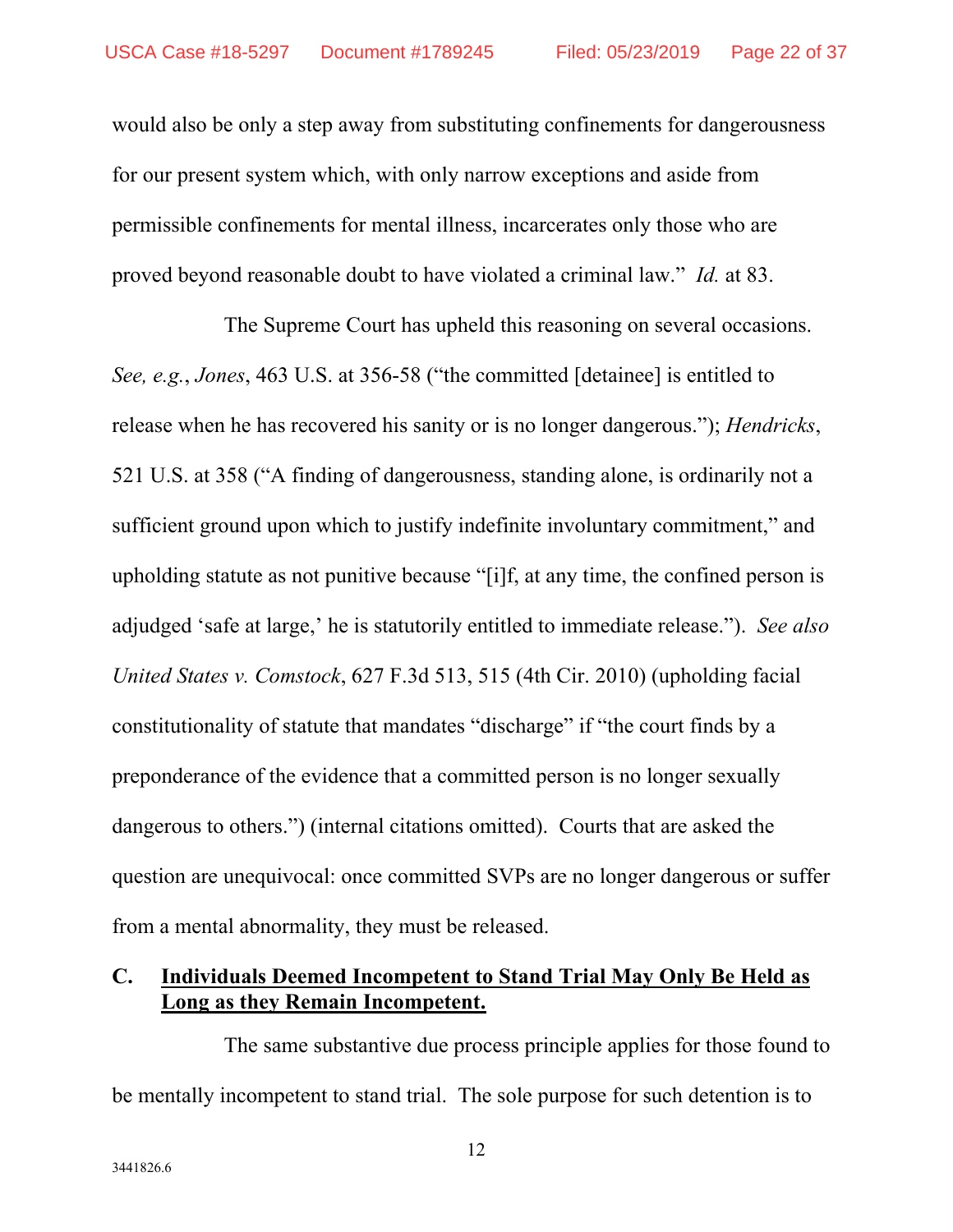hold defendants charged with crimes until they can be returned to competency. If that basis for detention expires—for example, if the defendant will never become competent—the state must either institute civil commitment proceedings (such as those discussed in Section I.B above), or release the defendant.

The Supreme Court first established this rule in *Jackson*. In that case, a mentally disabled defendant was deemed incompetent to stand trial, and the trial court committed him to the Indiana Department of Mental Health "until such time as that Department should certify to the court that the defendant is sane," pursuant to Indiana's pretrial commitment statute. 406 U.S. at 716. The defendant claimed his detention violated due process; doctors had testified that he was unlikely to ever become competent to stand trial, and his detention "amounted to a life sentence without his ever having been committed of a crime." *Id*. at 719. The Court agreed. It recognized that the state has the power to restrain a person's liberty in certain narrow circumstances, for specific purposes, but "[a]t the least, due process requires that the nature and duration of commitment bear some reasonable relation to the purpose for which the individual is committed." *Id*. at 738. A lifetime in prison in order to determine whether someone is fit for trial fails that standard miserably. Thus, the Court held

> that a person charged by a State with a criminal offense who is committed solely on account of his incapacity to proceed to trial cannot be held more than the reasonable period of time necessary to determine whether there is a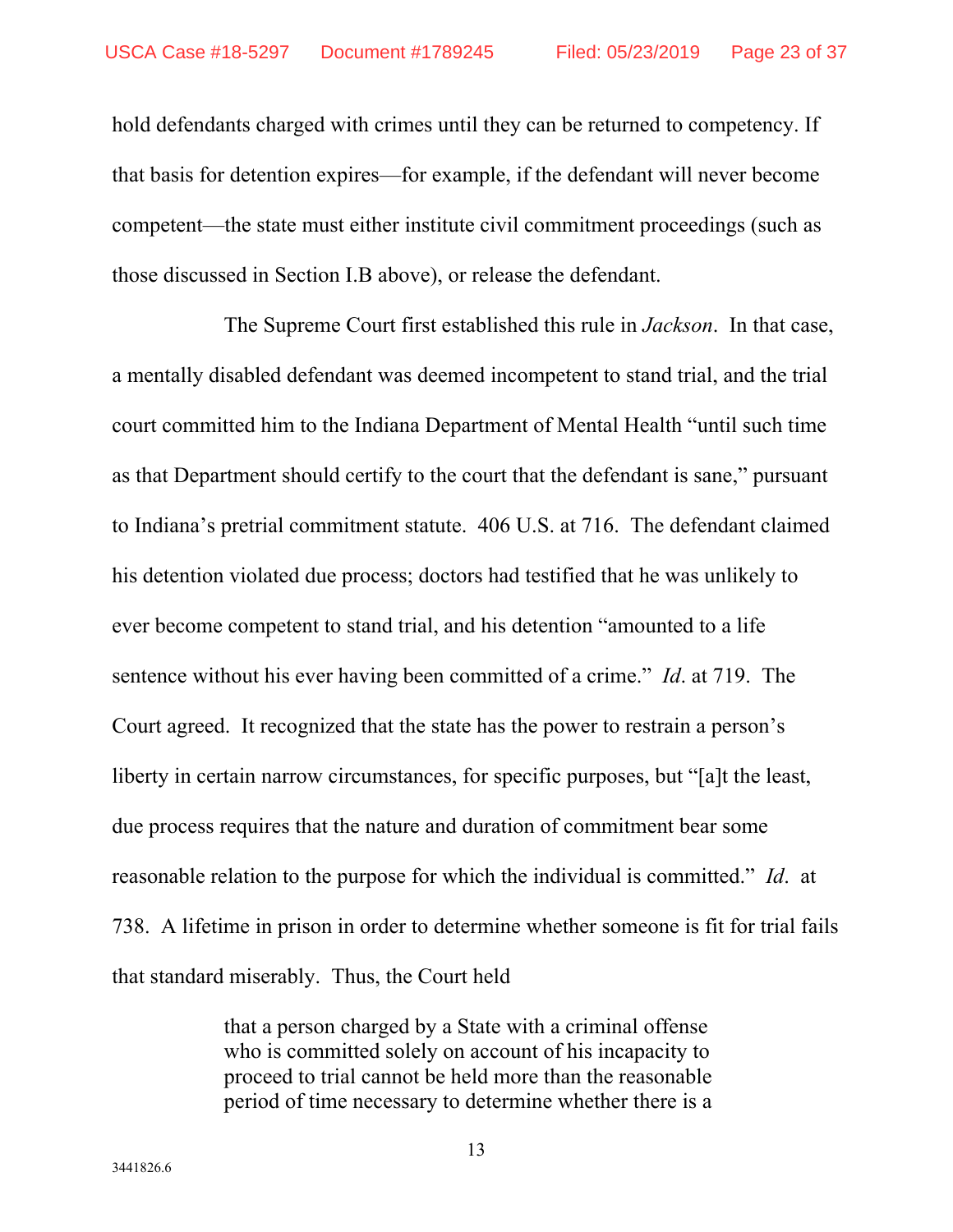substantial probability that he will attain that capacity in the foreseeable future. If it is determined that this is not the case, then the State must either institute the customary civil commitment proceeding that would be required to commit indefinitely any other citizen, or release the defendant.

*Id.* The Court declined to impose an "arbitrary time limit," but noted that the defendant had already been "confined for three and one-half years on a record that

sufficiently establishes the lack of a substantial probability that he will ever be able

to participate fully in a trial." *Id*. at 738-39.

## **II. CIVIL COMMITMENT STATUTES PROVIDE PROCEDURAL MECHANISMS FOR DETAINEES TO CHALLENGE THEIR DETENTION, AND REQUIRE THE STATE TO REGULARLY JUSTIFY THEIR CONTINUED CONFINEMENT.**

As described, the Supreme Court has emphasized that substantive due process restricts indefinite civil commitment. State and federal civil commitment statutes apply this rule by providing procedural protections to ensure that civil commitments end when constitutionally required.

## **A. Detainees Are Entitled to Regularly Petition for their Release.**

Arguably the most important among the procedural protections found in civil commitment statutes is the requirement that detainees be given the chance to periodically petition a court to justify the basis of their detention. Eighteen states out of the nineteen with SVP laws provide for a hearing at which a court is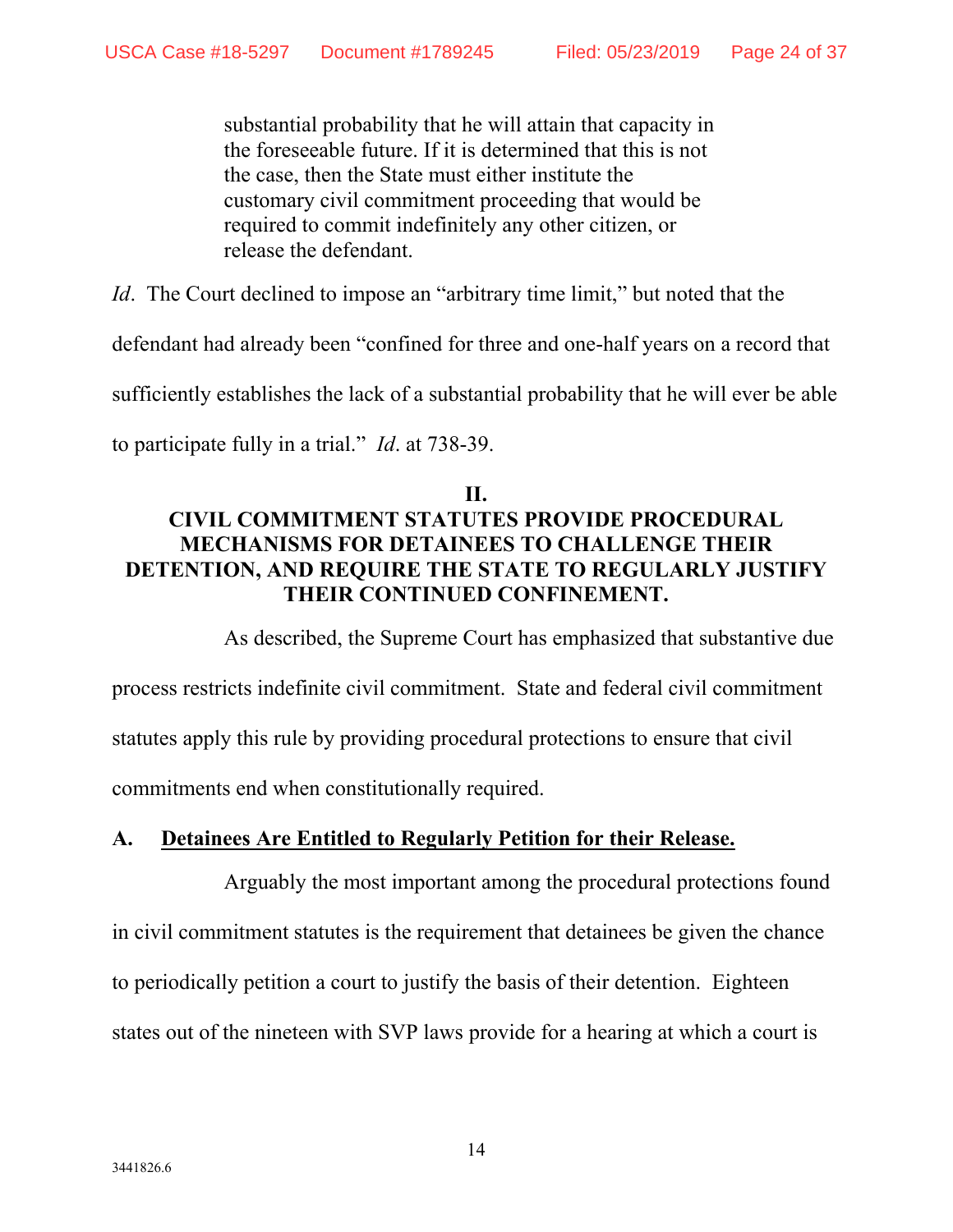required to evaluate whether continued detention is proper.<sup>3</sup> Courts have regularly cited such provisions as supporting the constitutionality of these laws.

In *Jones*, the Supreme Court considered a District of Columbia statute that required civil commitment of criminal defendants who are acquitted under the insanity defense. 463 U.S. at 356. The statute entitled the person committed to a judicial hearing within 50 days of commitment, at which he may "prov[e] by a preponderance of the evidence that he is no longer mentally ill or dangerous." *Id*. at 357. The statute also allowed the person to request new judicial hearings every six months. *Id*. at 358. The Supreme Court stated that the Due Process Clause requires a defendant's "release when he has recovered his sanity or is no longer dangerous." The Court upheld the statute, noting that "a hearing is provided within 50 days of the commitment" and the law provides for "periodic review of the patient's suitability for release," and emphasizing that there is "assurance that

<sup>3</sup> Ariz. Rev. Stat. Ann. § 36-3709(A); Cal. Welf. & Inst. Code § 6605, 6608(i); Fla. Stat. Ann. § 394.919(2); 725 Ill. Comp. Stat. Ann. 207/65(a)(2); 229A.8A. Iowa Code Ann. § 229A.8(6)(d); Kan. Stat. Ann. § 59-29a08(f); Mass. Gen. Laws Ann. ch. 123A, § 9; Mo. Ann. Stat. § 632.498; N.H. Rev. Stat. Ann. § 135-E:12(II) (order for commitment is valid for 5 years, after which state is required to hold new hearing); N.J. Stat. Ann. § 30:4-27.32(a); N.Y. Mental Hyg. Law § 10.09(h); N.D. Cent. Code Ann. § 25-03.3-18; 42 PA. Cons. Stat. Ann. § 6404(c)(3), (4); S.C. Code Ann. § 44-48-120(B); Tex. Health & Safety Code Ann. § 841.103(c); VA. Code Ann. § 37.2-910(C); Wash. Rev. Code Ann. § 71.09.090(3)(c); Wis. Stat. Ann. § 980.09(3–4). To obtain a hearing, usually a detainee must first show there is probable cause for one. *See, e.g.*, Wash. Rev. Code Ann. § 71.09.090; Wis. Stat. Ann. § 980.04.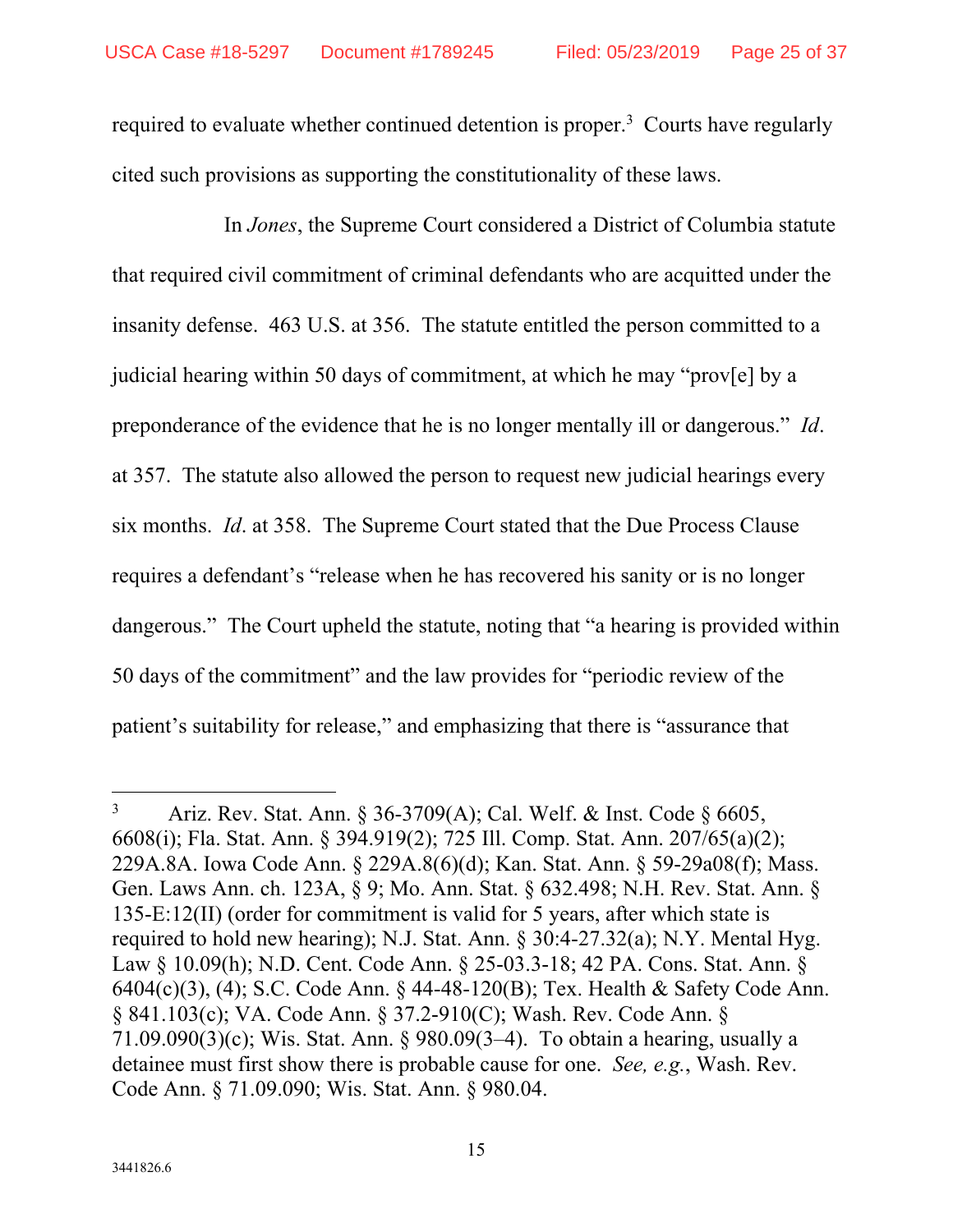every acquittee has prompt opportunity to obtain release if he has recovered." *Id*. at 366. In other words, a detainee's periodic entitlement to petition a court to end their continuing commitment provides procedural protection for their substantive due process right to be free from indefinite detention without purpose.

More recently, in *Hendricks* the Supreme Court upheld Kansas's SVP statute, which provided three different methods for review of the ongoing validity of a civil commitment. 521 U.S. at 353. The committing court had to conduct an annual review to determine whether continued detention is warranted; the Secretary of Social and Rehabilitation Services could, at any time, "decide that the confined individual's condition had so changed that release was appropriate"; and "the confined person could at any time file a release petition" with the committing court. *Id*. The Court emphasized that "[w]e have consistently upheld such involuntary commitment statutes *provided the confinement takes place pursuant to proper procedures and evidentiary standards*." *Id*. at 357 (emphasis added).

Other courts have highlighted the right to regular judicial review of the then-current justification for ongoing detention as a key feature of civil commitment statutes. *See, e.g.*, *Foucha*, 504 U.S. at 79 (criticizing Louisiana's civil commitment statute under which committed person "is not now entitled to an adversary hearing," and noting that "even if [the person's] continued confinement were constitutionally permissible, keeping him against his will in a mental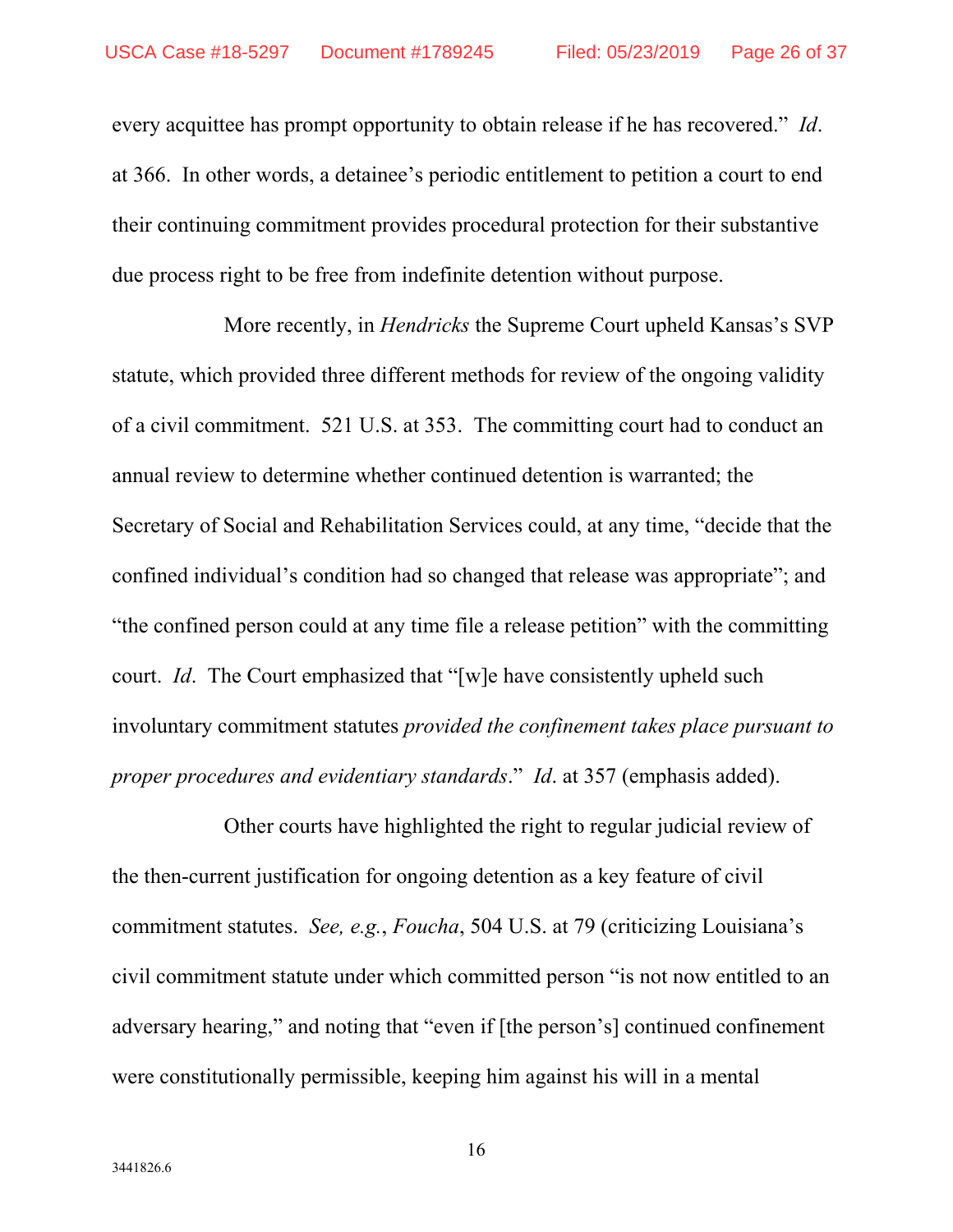institution is improper absent a determination in civil commitment proceedings of current mental illness and dangerousness."); *Gilbert v. McCulloch*, 776 F.3d 487, 493, 498 (7th Cir. 2015) (denying *habeas* challenge to commitment under SVP statute that allows detainee "to petition [the committing court] for discharge at any time," and requires "a yearly re-examination" to determine whether the detainee still meets the commitment standards.); *Comstock*, 627 F.3d at 516 (finding federal SVP statute not facially unconstitutional, where "the Act offers a person committed to a federal facility pursuant to [the statute] several avenues to discharge," including that "counsel for the committed person or a legal guardian may move for discharge and, if denied, renew that motion repeatedly every 180 days after a denial."); *Milinich v. Ahlin*, 2014 WL 5793959, at \*\*3-4 (N.D. Cal. Nov. 6, 2014) (upholding civil commitment statute that provided detainee right to "unilaterally petition for release," by showing "the person's condition has so changed that he no longer meets the definition of an SVP."); *In re Blodgett*, 510 N.W.2d 910, 916 (Minn. 1994) ("Minnesota's commitment system provides for periodic review and reevaluation of the need for continued confinement," and therefore did not violate due process.).

### **B. At a Minimum, the State Usually Must Justify Continued Detention by Clear and Convincing Evidence, if not Beyond a Reasonable Doubt.**

Nearly all states with SVP statutes place the burden on the state to prove that the civilly committed still suffer the conditions that lead to their initial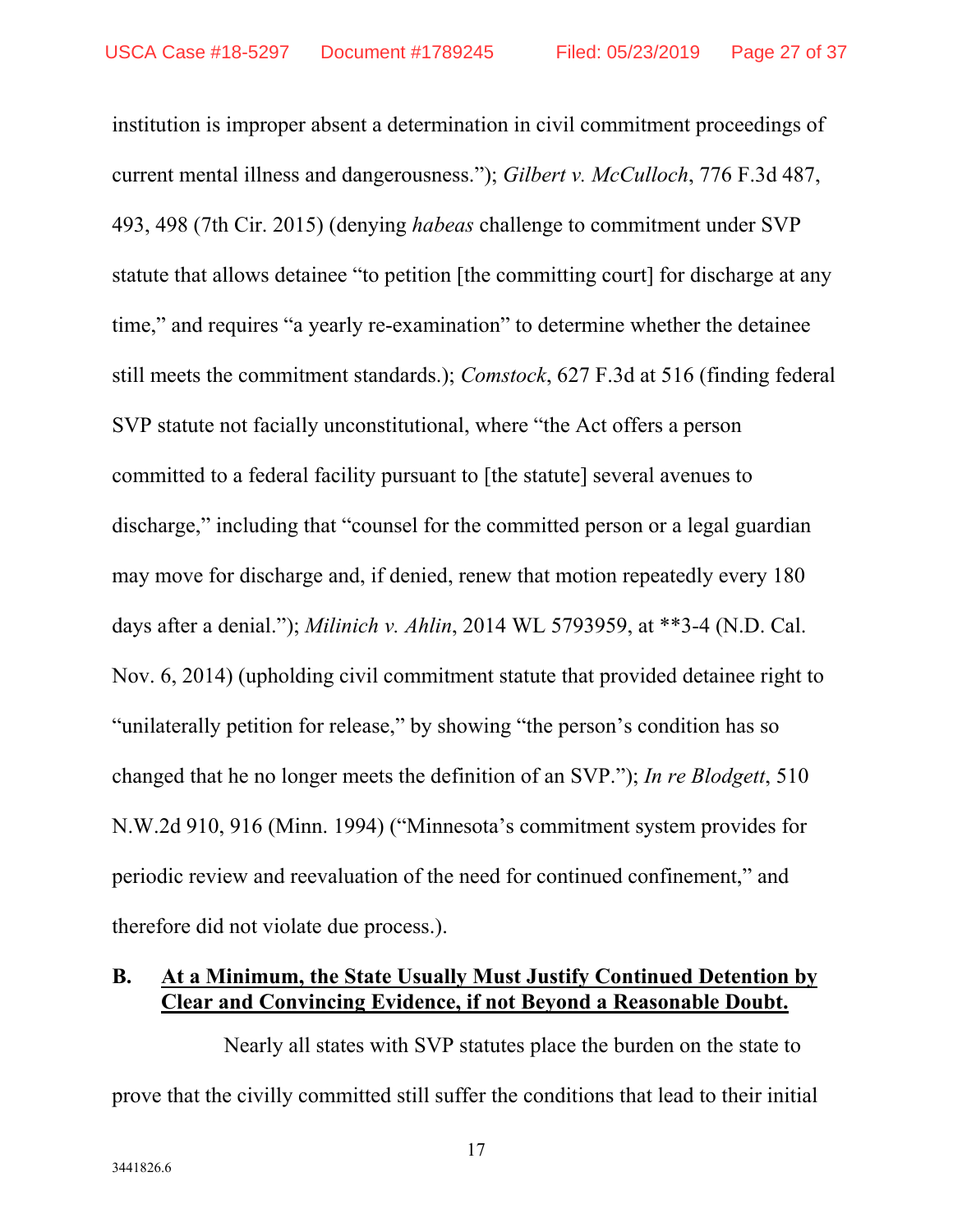detention, and should continue to be confined. Although the precise standard varies, nearly all states require at least clear and convincing evidence.

For instance, Arizona, California, Iowa, Kansas, Massachusetts, South Carolina, Texas, and Washington all require the state to prove at discharge hearings that SVPs still pose a danger to themselves or others, and suffer from mental abnormality, beyond a reasonable doubt.<sup>4</sup> Florida, Illinois, Missouri, North Dakota, New Hampshire, New Jersey, New York, Pennsylvania, Virginia, and Wisconsin place the burden on the state to justify continued detention by clear and convincing evidence.<sup>5</sup>

In upholding civil detention "provided the confinement takes place pursuant to proper procedures and evidentiary standards," the Supreme Court in *Hendricks* cited the Kansas statute's requirement that the state prove the conditions

<sup>4</sup> Ariz. Rev. Stat. Ann. § 36-3709(C); Cal. Welf. & Inst. Code § 6605; Kan. Stat. Ann. § 59-29a19(f); Mass. Gen. Laws Ann. ch. 123A, § 9; *Commonwealth v. Walsh*, 376 Mass. 53, 55 (1978); S.C. Code Ann. § 44-48-120(B); Tex. Health & Safety Code Ann. § 841.103(c); Wash. Rev. Code Ann. § 71.09.090(3)(c). Iowa first requires "the committed person to prove by a preponderance of the evidence that there is relevant and reliable evidence to rebut the presumption of continued commitment." Iowa Code Ann. § 229A.8.

<sup>5</sup> Fla. Stat. Ann. § 394.919(2); 725 Ill. Comp. Stat. Ann. 207/65(a)(2); Mo. Ann. Stat. § 632.498(3); N.D. Cent. Code Ann. § 25-03.3-18; N.H. Rev. Stat. Ann. § 135-E:12(II); N.J. Stat. Ann. § 30:4-27.32(a); N.Y. Mental Hyg. Law § 10.09(h); 42 PA. Cons. Stat. Ann. § 6404(c)(3), (4); VA. Code Ann. § 37.2-910(C); Wis. Stat. Ann. § 980.09(3). The Federal SVP statute employs a preponderance of the evidence standard. 18 U.S.C.A. § 4248(e).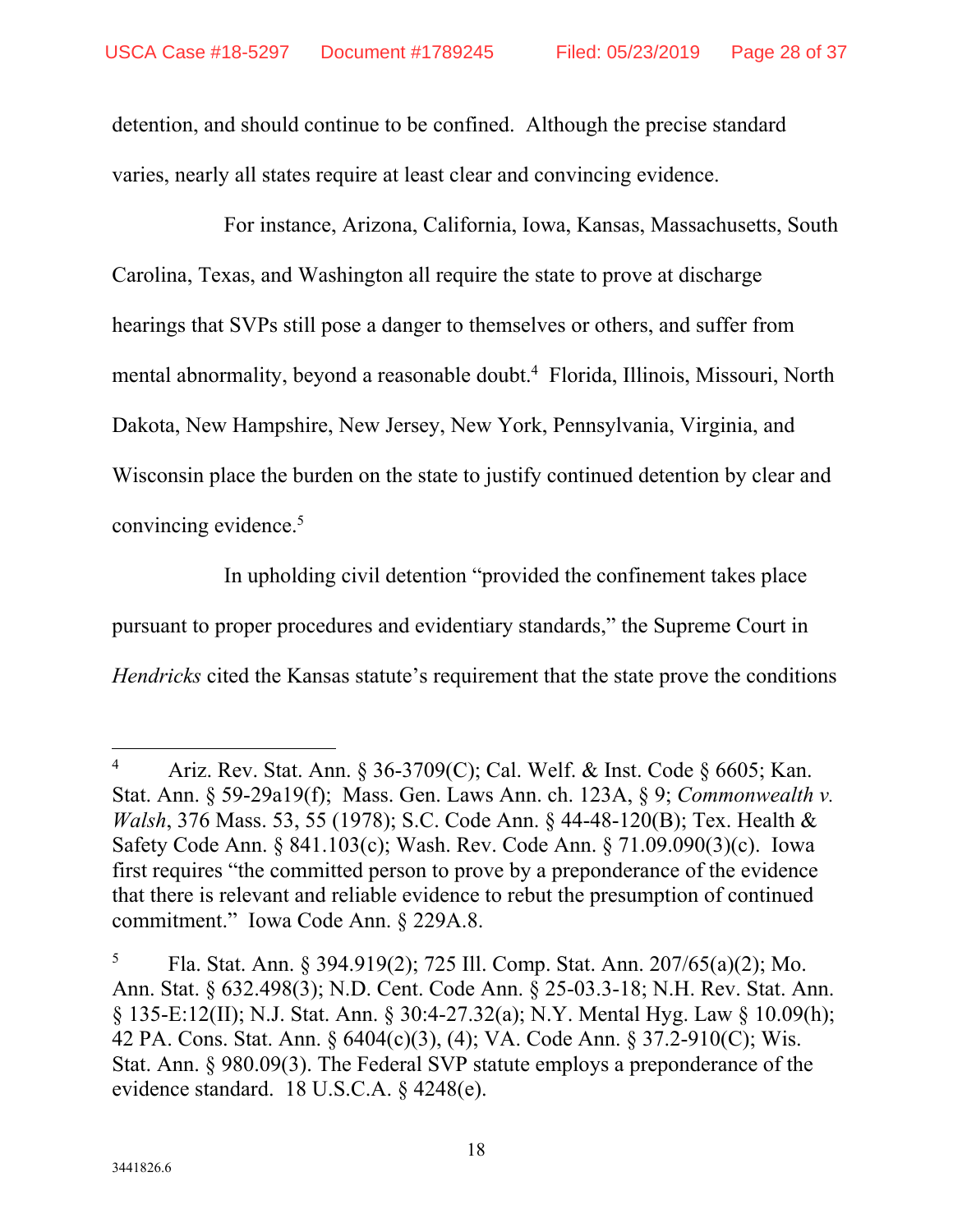for continuing detention were met beyond a reasonable doubt. 521 U.S. at 357. In *Foucha*, the Supreme Court described disapprovingly how Louisiana's SVP statute "places the burden on the detainee to prove that he is not dangerous." *Foucha*, 504 U.S. at 82. The procedures described in Louisiana's statute, in which "the State need prove nothing to justify continued detention," are "not enough to defeat [a committed person's] liberty interest under the Constitution in being freed from indefinite confinement in a mental facility." *Id*. The Seventh Circuit upheld a clear and convincing evidence standard for a discharge hearing, with the burden of proof placed on the State. *Gilbert*, 776 F.3d at 403 (noting that the "Supreme Court has not spoken to the level of proof required at a release hearing for a civilly committed person," and approving a clear and convincing standard). *See also Call v. Gomez*, 535 N.W.2d 312, 318-19 (Minn. 1995) (holding that detainee's ongoing commitment "should continue if the state proves by clear and convincing evidence that he does not meet the statutory discharge criteria . . .").

#### **C. Other Procedural Protections**

Civil commitment statutes contain a range of other procedural mechanisms that provide some protection against continued, unjustified confinement. At discharge hearings, detainees often have the right to a jury.<sup>6</sup>

<sup>6</sup> Cal. Welf. & Inst. Code § 6605; 725 Ill. Comp. Stat. Ann. 207/65; Mass. Gen. Laws Ann. ch. 123A, § 9; Mo. Ann. Stat. § 632.505; N.H. Rev. Stat. Ann.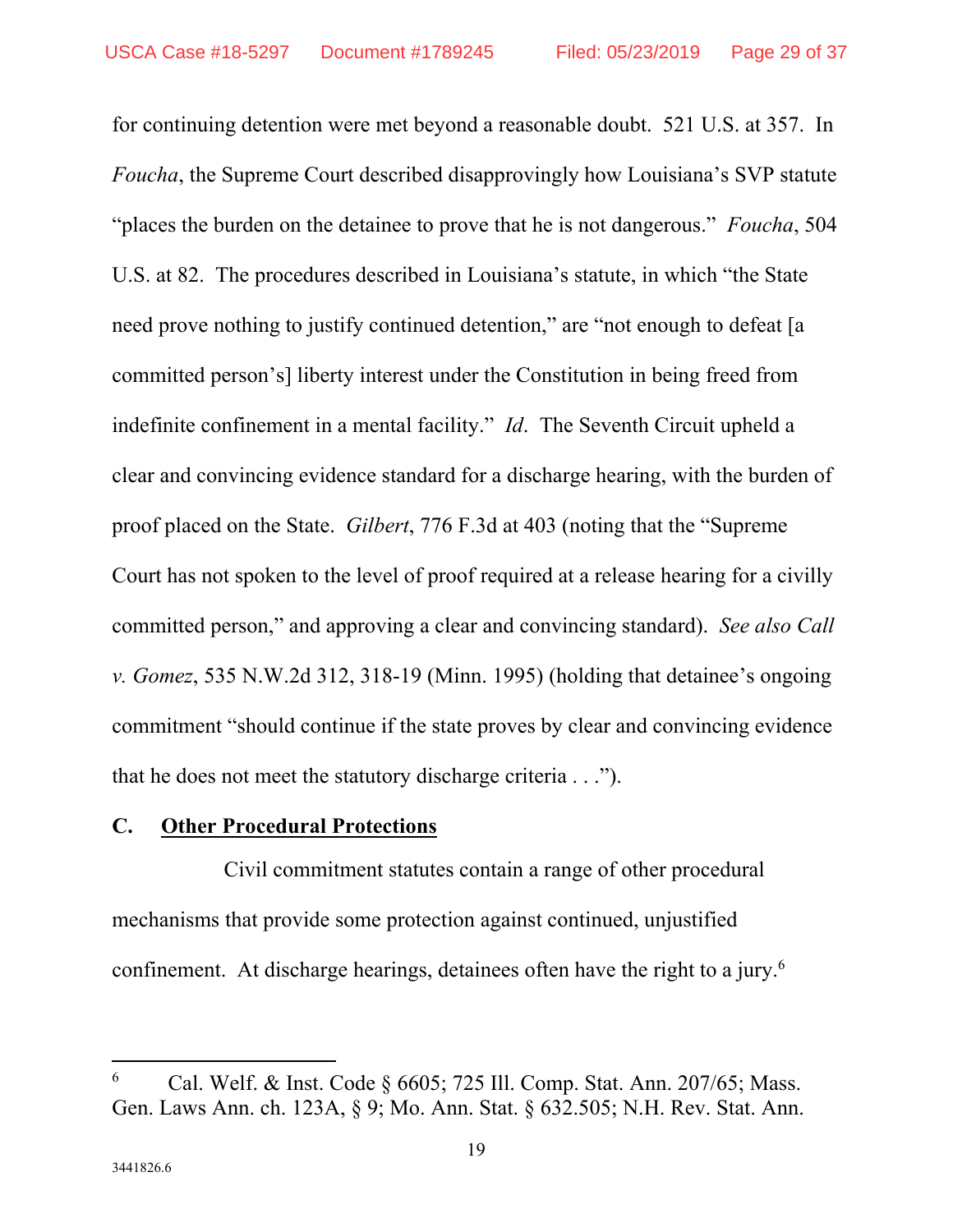Indigent defendants must be provided an attorney.<sup>7</sup> In many states, the committed person has the right to present witnesses, either at the discharge hearing itself, or to support probable cause for a hearing. $8$  This often includes experts, $9$  and the right to cross-examine witnesses.10 And committed persons may appeal final

determinations. $^{11}$ 

 $\overline{a}$ 

Provisions like these have been approvingly cited by courts when evaluating whether civil commitment statutes provide adequate due process to those indefinitely detained. *See, e.g.*, *Karsjens v. Piper*, 845 F.3d 394, 409-10 (8th Cir. 2017) (finding that Minnesota civil commitment "provides proper procedures

<sup>§ 135-</sup>E:11; S.C. Code Ann. § 44-48-110; Tex. Health & Safety Code Ann. § 841.124; Wash. Rev. Code Ann. § 71.09.090(3)(a); Wis. Stat. Ann. § 980.095.

<sup>7</sup> Mass. Gen. Laws Ann. ch. 123A, § 9; Mo. Ann. Stat. §§ 632.492, .498; N.H. Rev. Stat. Ann. § 135-E:9, 14, N.Y. Mental Hyg. Law § 10.08; S.C. Code Ann. § 44-48-110; Wash. Rev. Code Ann. §§ 71.09.050(2), .090(3)(a); Wis. Stat. Ann. § 980.09.

<sup>8</sup> Mass. Gen. Laws Ann. ch. 123A, § 9; Neb. Rev. Stat. § 71-1226; N.J. Stat. Ann. § 30:4-27.30, N.Y. Mental Hyg. Law § 10.08; N.D. Cent. Code Ann. § 25- 03.3-18; Tex. Health & Safety Code Ann. §§ 841.061, .103(c); Wash. Rev. Code Ann. §§ 71.09.050(2), .090(3)(a); Wis. Stat. Ann. § 980.09.

<sup>9</sup> Ariz. Rev. Stat. Ann. § 36-3709(C); N.D. Cent. Code Ann. § 25-03.3-18; S.C. Code Ann. § 44-48-110; Tex. Health & Safety Code Ann. § 841.124.

<sup>&</sup>lt;sup>10</sup> Neb. Rev. Stat. § 71-1226; N.Y. Mental Hyg. Law § 10.08; N.D. Cent. Code Ann. § 25-03.3-18; 18 U.S.C. § 4248(e), Tex. Health & Safety Code Ann. §§ 841.061, .103(c).

<sup>11</sup> Minn. Stat. Ann. § 253B.19(5); Wis. Stat. Ann. § 980.095.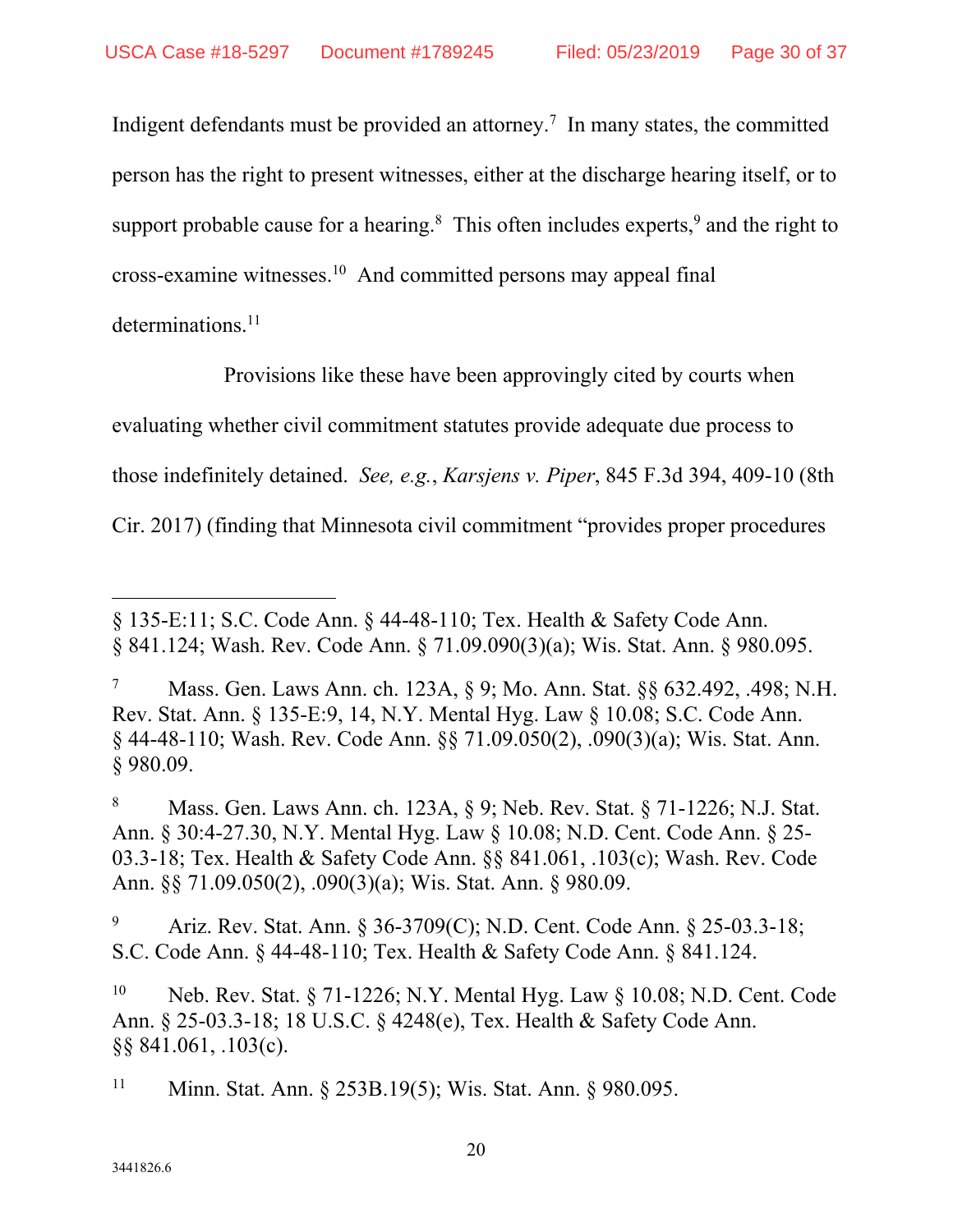and evidentiary standards for a committed person to petition for a reduction in [their] custody or [their] release from confinement," including "the right to be represented by counsel," including court-appointed counsel) (internal citations omitted); *Comstock*, 627 F.3d at 515 (referring to provisions under federal civil commitment statute that allow "rights to counsel, to present evidence, and to subpoena and cross-examine witnesses"); *Gilbert*, 776 F.3d at 493 (noting that Wisconsin SVP statute requires access to counsel at discharge hearing)*.*

## **III. DETAINEES AT GUANTÁNAMO RECEIVE FAR FEWER PROCEDURAL SAFEGUARDS AGAINST INDEFINITE DETENTION THAN PERSONS WHO ARE CIVILLY COMMITTED.**

The procedural protections for persons subject to civil commitment, as discussed in Section II, *supra*, may not be constitutionally sufficient to ensure that detention is not without purpose and indefinite, but they are substantially greater than those afforded to detainees held at the prison in Guantánamo Bay, Cuba.

*First*, there is no provision whereby detainees at Guantánamo who are no longer deemed dangerous or for whom detention is no longer necessary must be released. A PRB determines whether continued detention "is necessary to protect against a significant threat to the security of the United States." Exec. Order 13567, 76 Fed. Reg. 13277, Mar. 7, 2011.<sup>12</sup> Substantive due process, as applied to

<sup>12</sup> *See also* Policy Memorandum: "Implementing Guidelines for Periodic Review of Detainees Held at Guantánamo Bay per Executive Order 13567,"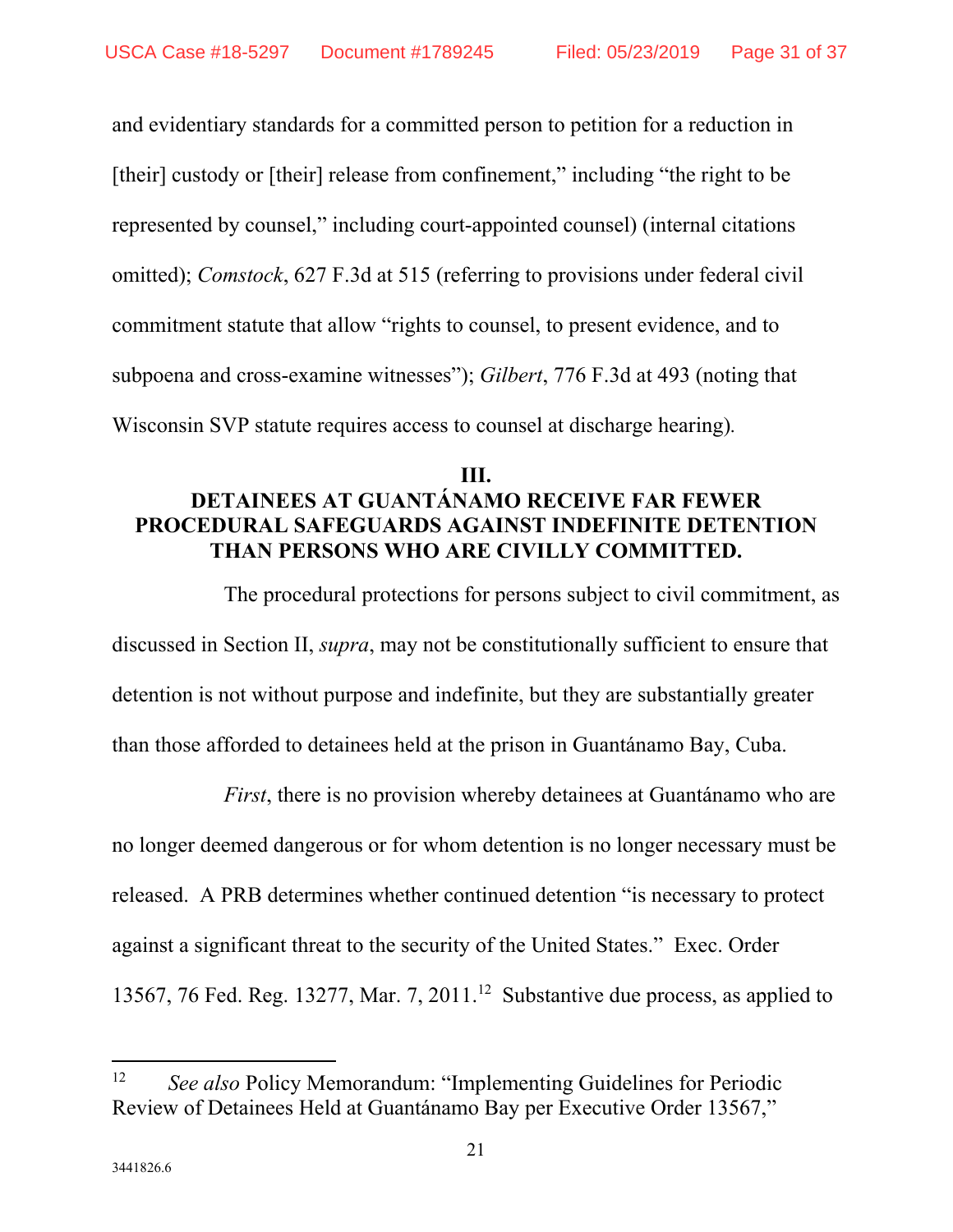individuals who are civilly committed, mandates release when the purpose for detention no longer exists. But unlike those held under civil commitment statutes, who *must* be released if a factfinder determines they no longer are dangerous or suffer from mental illness, transfer or release from Guantánamo is entirely at the discretion of the United States Secretary of Defense. Exec. Order 13823, 83 Fed. Reg. 4831, at § 3(a) (Jan. 30, 2018); Exec. Order 13567, at § 3. The PRB makes only recommendations. *Id*. 13 Indeed, some detainees are still in confinement even though the United States government has effectively deemed such confinement to not be "necessary."14 This clearly violates the constitutional durational principle.

*Second*, there is no procedural mechanism by which detainees at

Guantánamo may periodically petition a court for their release. *See* Section II.A.,

*supra.* Detainees have the right to petition for *habeas corpus*, *see Boumediene v.* 

Periodic Review Secretariat, United States Department of Defense, Mar. 28, 2017 (cited hereafter as "PRB Guidelines"), Attachment 3 at §3, *available at:* https://www.prs.mil/Portals/60/Documents/2017 PRB Policy Memo Signed.pdf.

<sup>&</sup>lt;sup>13</sup> *See also id.* at §8 ("The process established under this order does not address the legality of any detainee's law of war detention. If, at any time during the periodic review process established in this order, material information calls into question the legality of detention, the matter will be referred immediately to the Secretary of Defense and the Attorney General for appropriate action.").

<sup>14</sup> *See, generally,* "Initial Review," Periodic Review Secretariat, U.S. Department of Defense, *available at*: https://www.prs.mil/Review-Information/Initial-Review/. *See also* Resp'ts' Opp'n to Pet'rs' Mot. for Order Granting Writ of Habeas Corpus, at 6-10, *Nasser v. Trump*, No. 04-cv-1194 (D.D.C. Feb. 16, 2018).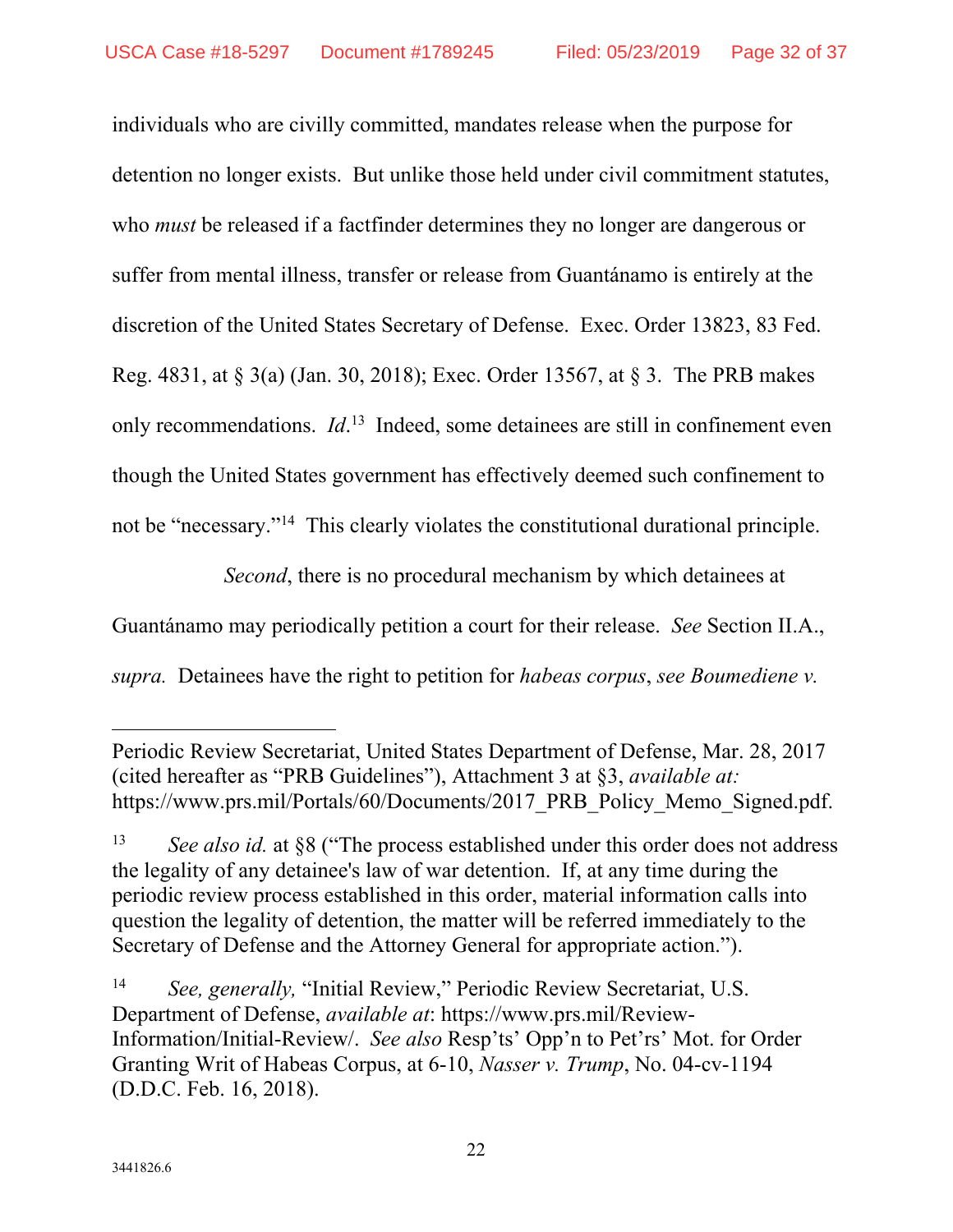*Bush*, 553 U.S. 723, 769-71 (2008), but this review has severe substantive and procedural limitations. Courts considering *habeas* petitions have thus far been unwilling to assess whether a detainee's continued detention is necessary or serves a constitutionally valid purpose—for instance, if the detainee remains dangerous. *See, e.g.*, *Al Wirghi v. Obama*, 54 F. Supp.3d 44, 46-47 (D.D.C. 2014). Detainees cannot seek relief from the PRB either. Rather, detainees are at the mercy of the PRB, which is only required to conduct evaluations every three years. Exec. Order 13567, at §3(b).

*Third*, both *habeas* proceedings and PRB review lack most of the procedural protections available to other persons held in civil commitment. *See*  Section II.C *supra.* For instance, on *habeas* review, the government need only establish the validity of detention to a preponderance of the evidence, not with clear and convincing evidence as is the minimum usually required for civil commitment. *Ali v. Obama*, 736 F.3d 542, 550 (D.C. Cir. 2013); *Awad v. Obama*, 608 F.3d 1, 10 (D.C. Cir. 2010). "[H]earsay is always admissible." *Al-Bihani v. Obama*, 590 F.3d 866, 879 (D.C. Cir. 2010). And *habeas* courts have routinely accepted the validity of evidence used against the detainee without providing an opportunity for cross-examination or other evidentiary challenge, or despite serious credibility questions. *See, e.g.*, *Latif v. Obama*, 677 F.3d 1175, 1179, 1206 (D.C. Cir. 2011) (government's evidence has "presumption of regularity," despite district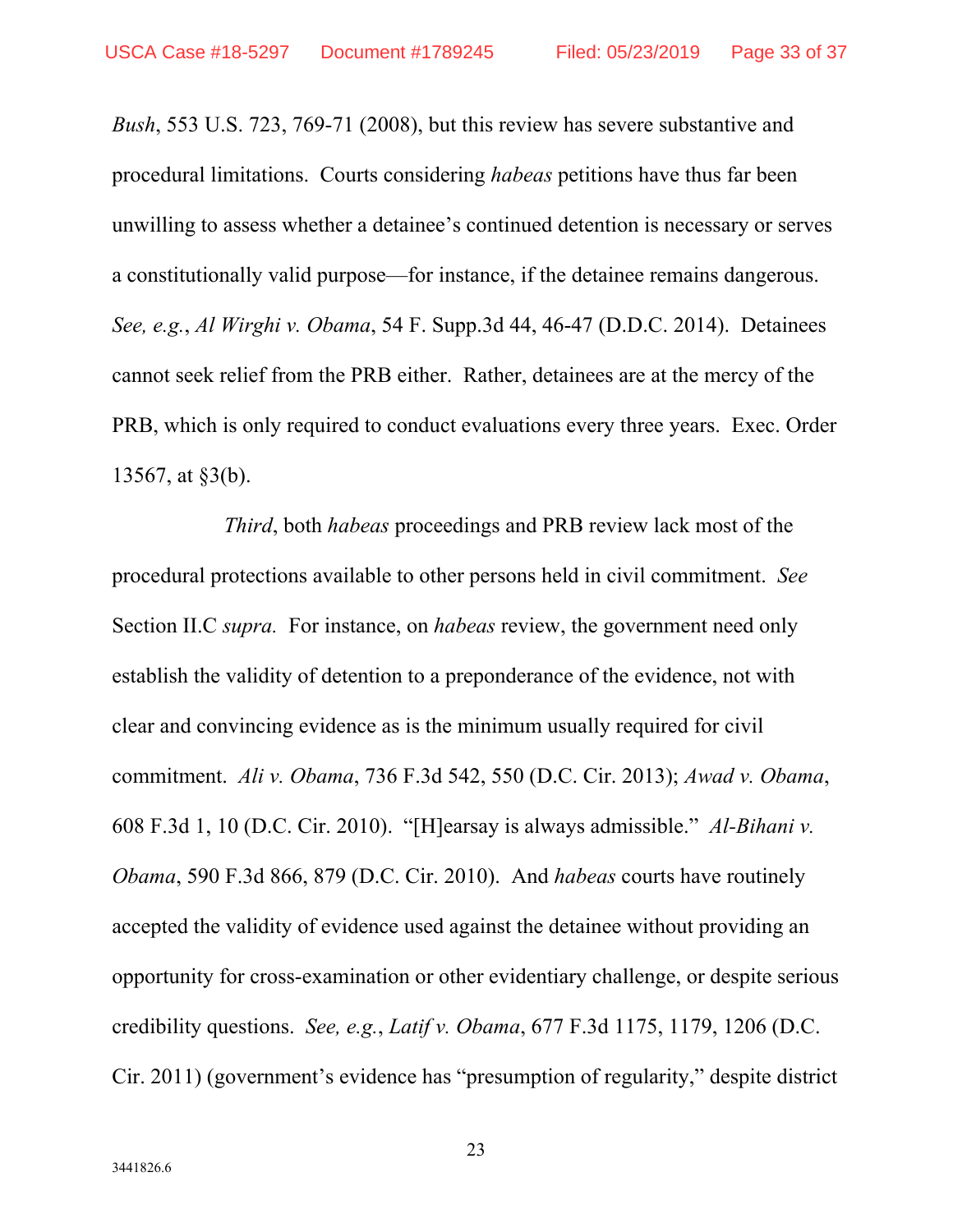court's finding "a serious question as to whether [testimony] accurately reflect[ed] [the subject's] words."); *Al-Bihani*, 590 F.3d at 881 (holding that detainee had no right to fact hearing at which he could challenge evidence used against him).

PRB procedures also fall far below the standards adopted by states in their civil commitment discharge hearings. For instance, instead of courtappointed counsel, detainees at Guantánamo "[s]hall be assisted in proceedings before the PRB by a Government-provided personal representative." Exec. Order 13567, at §3(a)(2). This representative is a member of the United States military, and is not required to be a lawyer. PRB Guidelines, Attachment 3, at  $\S5(f)$ .<sup>15</sup> Senior officials "from the Departments of Defense, Homeland Security, Justice, and State, and the Offices of the Chairman of the Joint Chiefs of Staff and the Director of National Intelligence" make factual determinations, not Article III judges, and certainly not juries. Exec. Order 13567, at §9(a); PRB Guidelines, Attachment 3 at  $\S5(a)(1)$ . As a further example, no evidentiary standard is described at all in the PRB Guidelines, and certainly not a standard of clear and convincing evidence or beyond reasonable doubt. As an additional example,

15 *See also* The Periodic Review Board, Periodic Review Secretariat, United States Department of Defense, ("PRB Summary") *available at*: https://www.prs.mil/About-the-PRB/ ("In every PRB proceeding, the detainee will be provided with a uniformed military officer (referred to as a personal representative) to assist the detainee during the PRB process.")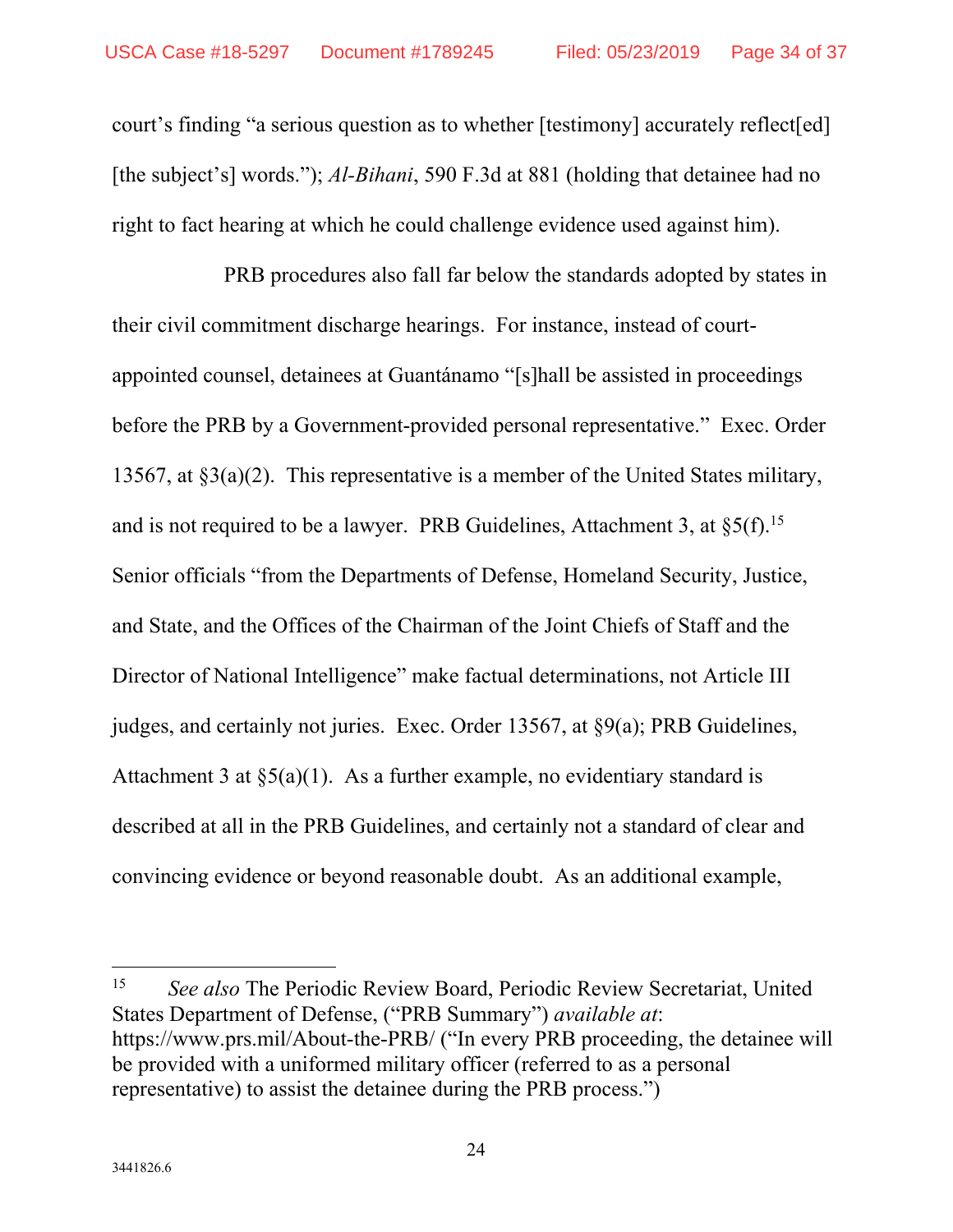detainees at Guantánamo are unable to even see much of the evidence against them, let alone cross-examine witnesses or bring witnesses of their own. *Id.*, at §5; PRB Guidance, Attachment 3, at §6.As a final example, detainees may not appeal the final determination of the PRB. *See* PRB Summary ("Once a PRB determination becomes final, the detainee may not appeal.").

The PRB procedures bear little resemblance to the statutory and constitutional protections against arbitrary and unjustified confinement that are afforded to persons who are civilly committed.

### **CONCLUSION**

Amicus supports reversal of the District Court's decision in *Ali v.* 

*Obama*, 317 F. Supp. 3d 480 (D.D.C. 2018).

Dated: May 23, 2019

Respectfully Submitted,

## FRIEDMAN KAPLAN SEILER & ADELMAN LLP

s/*Anil K. Vassanji* Anil K. Vassanji (avassanji@fklaw.com) 7 Times Square New York, New York 10036-6516 (212) 833-1100

Attorneys for *Amicus Curiae*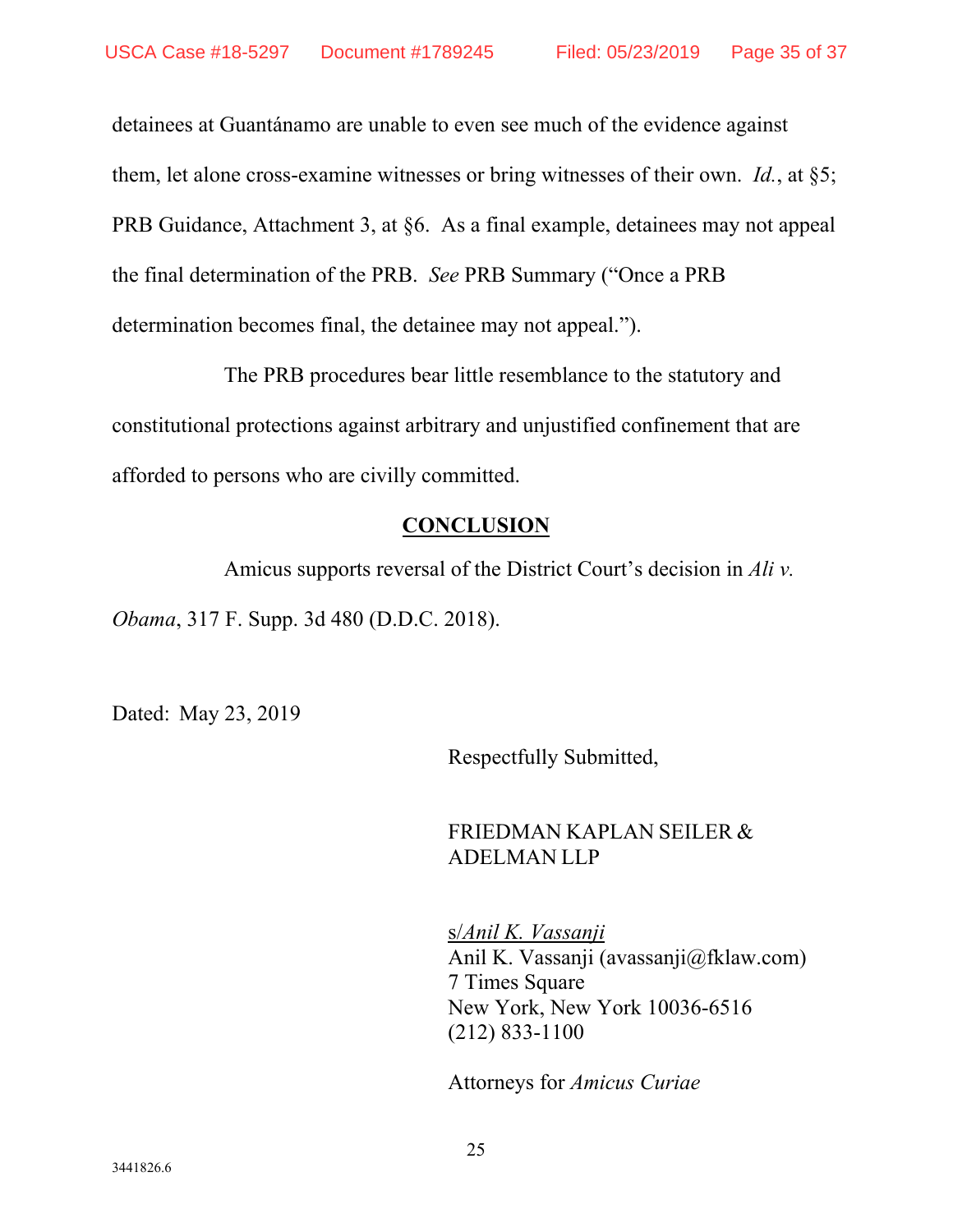## **CERTIFICATE OF COMPLIANCE**

I hereby certify that this brief is in compliance with Rules  $29(a)(5)$ ,

32(a)(2) of the Federal Rules of Appellate Procedure, and Rule 32(e)(3) of the

D.C. Circuit Rules. The brief contains 6,384 words, and was prepared in 14-point

Times New Roman font using Microsoft Word.

s/*Anil K. Vassanji* Anil K. Vassanji Attorney for *amicus curiae*